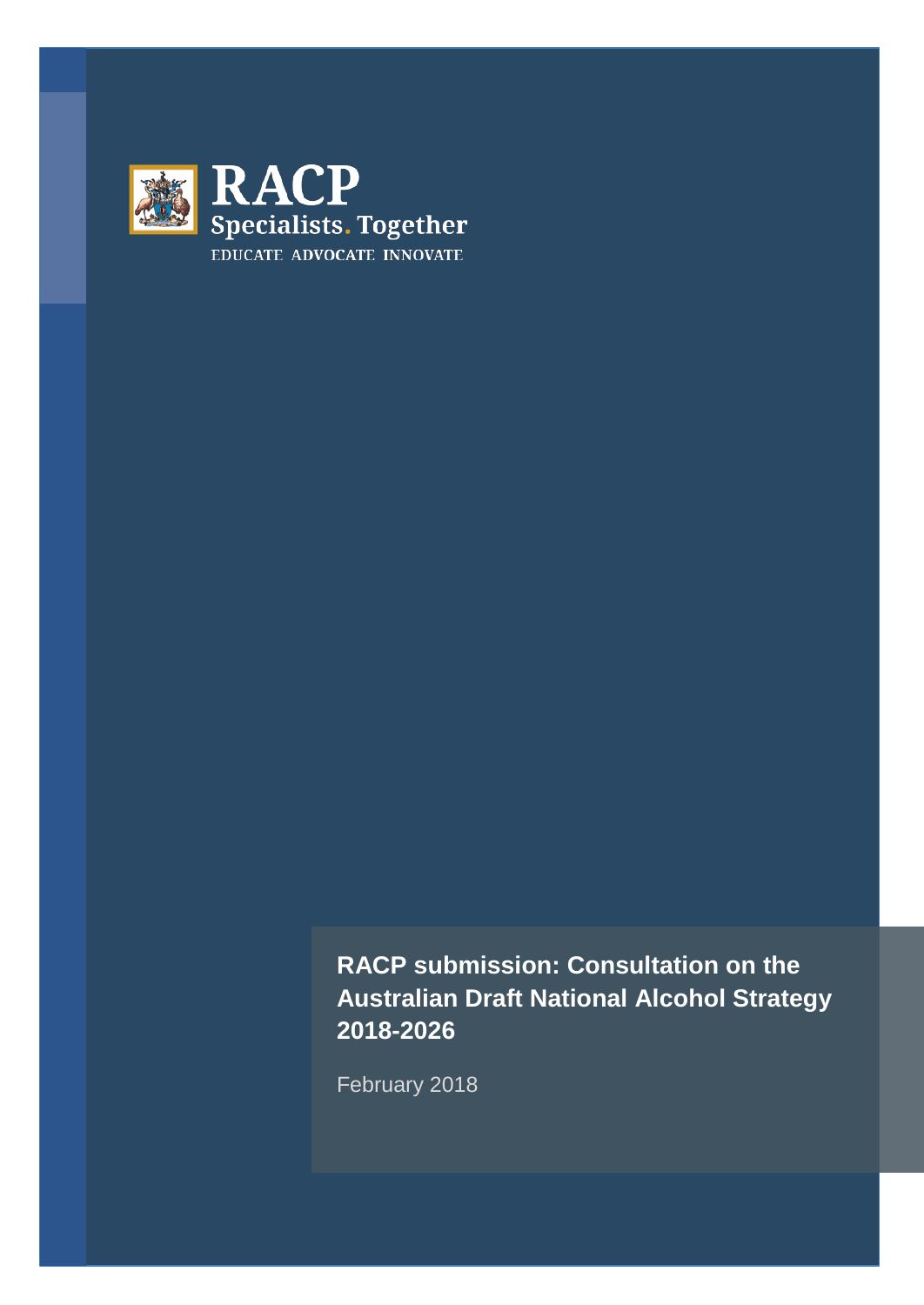# **Executive Summary**

The Royal Australasian College of Physicians (RACP) welcomes the opportunity to comment on the Australian government's Consultation Draft National Alcohol Strategy 2018-2026 (the Consultation Draft). This is a long overdue initiative as the National Alcohol Strategy has not been updated since 2011. Physicians working in addiction clinics, emergency departments, orthopaedic wards, rehabilitation centres, liver clinics and cancer wards know first-hand the harm alcohol can cause. Therefore, the formulation of a focused, effective and properly supported National Alcohol Strategy is of great importance to the members of the RACP.

In March 20[1](#page-1-0)6, the RACP released its revised **Alcohol Policy<sup>1</sup>, co-developed with the Royal** Australian and New Zealand College of Psychiatrists, which included a number of recommendations drawn from an in-depth review of the evidence on policies to reduce alcohol-related harms. It also was informed by the front-line clinical expertise and experience of our members. This submission draws on, and where relevant elaborates, the recommendations in our Alcohol Policy

The RACP considers that this Consultation Draft sets out a well-considered strategy for addressing alcohol-related harms with a sound logic. We particularly welcome the approach of identifying defined high-risk population groups where appropriate and the development of indicators of progress applied across different priorities. However, the Consultation Draft could be improved by:

- committing to stronger and clearer recommendations for action, including timeframes for action where appropriate.
- identifying more partnership and engagement opportunities for implementing the recommendations identified.
- a greater focus on the need to build the evidence base through research, with associated recommendations addressing this.

The RACP believes that the Consultation Draft could also be enhanced by adding the following recommendations:

- That the Commonwealth and State governments jointly initiate an inquiry into raising the minimum purchase age for alcohol.
- That State and Territory governments initiate measures to reduce the blood alcohol concentration (BAC) limit to zero for all drivers.
- That Commonwealth and State/Territory governments invest in better and more systematic data collection on alcohol sales and alcohol related harm.

We support (where relevant with caveats) the following sets of recommendations already in the Consultation Draft as key to addressing alcohol related harms:

- The introduction of volumetric taxation for all alcoholic beverages and the direction of revenue from such taxation towards preventative health activities
- The introduction of a minimum floor price for alcohol
- More restricted trading hours for both licensed establishments and off-license liquor sales premises.
- Including the density of existing alcohol trading outlets as a key consideration in the decision-making process by local governments for alcohol licensing.
- Changes to allow local governments the ability to more flexibly customise alcohol licensing conditions, including by declaring 'dry' areas where appropriate
- The introduction of a single national advertising code covering content and placement with statutory penalties for breach. Easily achievable first steps towards this goal would be to close the current loophole in the commercial television industry code which allows alcohol advertising to be broadcast during sports programs in children's viewing hours and to end all alcohol sponsorship of sporting events.

<span id="page-1-0"></span> <sup>1</sup> <https://www.racp.edu.au/docs/default-source/advocacy-library/pa-racp-ranzcp-alcohol-policy.pdf>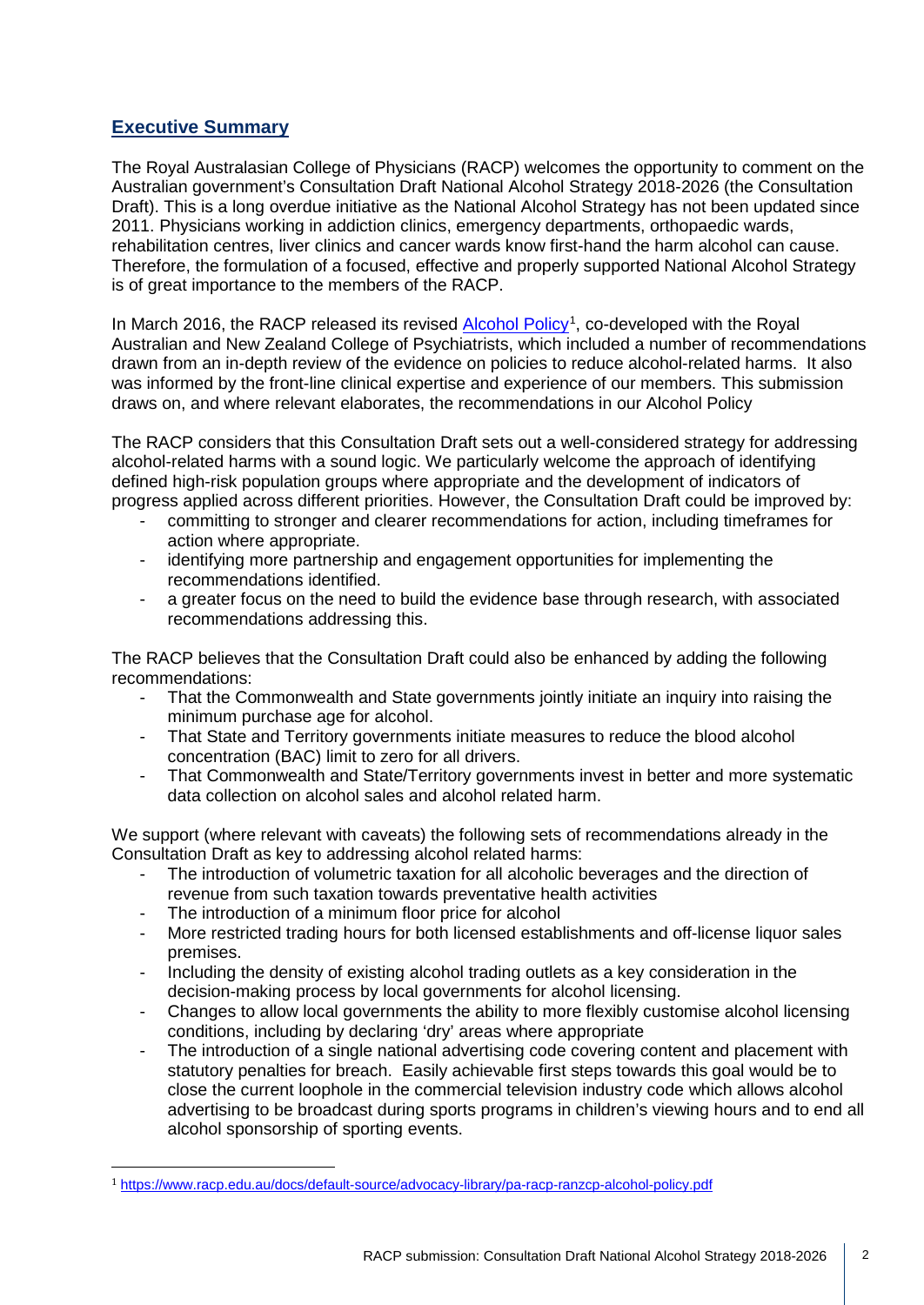- Enhanced investments by governments in alcohol treatment services.<br>- Prioritised implementation of the National FASD Strategic Action Plan
- Prioritised implementation of the National FASD Strategic Action Plan currently under development.
- Implementation and evaluation of new approaches to deter drinking and driving and other alcohol related anti-social behaviours particularly through use of ignition interlock systems
- Introduction of mandatory warning label requirements for alcoholic beverages.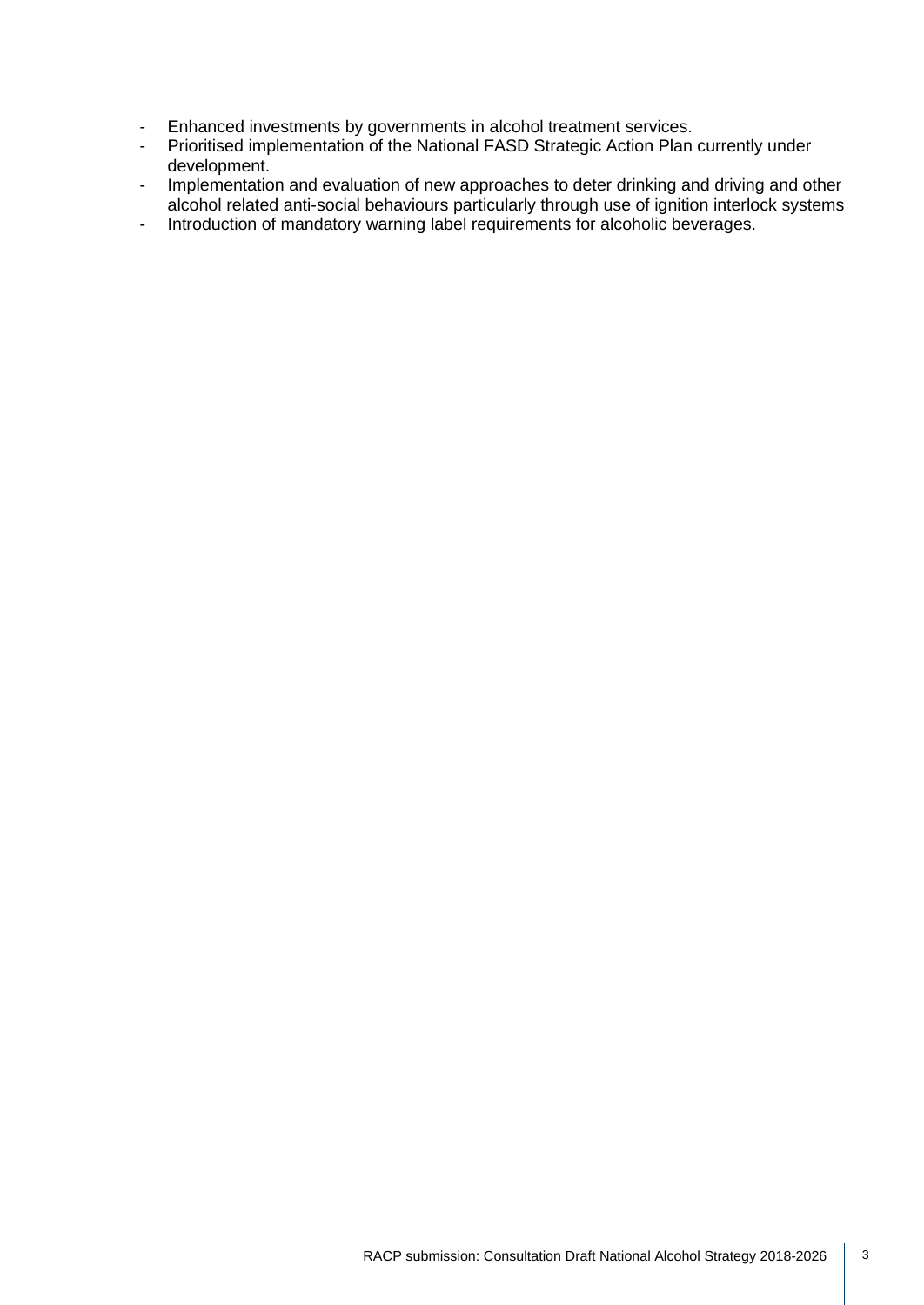# **Introduction**

This submission consists of four main parts.

In the first part of the submission we make some high level, broad overview comments on the Consultation Draft. In the second part of the submission we propose additional policy recommendations which in our view should be added to the Consultation Draft. In the third part, we identify the existing recommendations in the Consultation Draft which should be the priority for addressing alcohol related harm and which we largely support. Where there are caveats to this support, we propose amendments to improve on these recommendations. The final part of the submission provides a summary and conclusions.

For each of the recommendations either proposed or highlighted an overview of key and recent evidence is provided. This evidence review is not intended to be comprehensive but is targeted at the recommendations under consideration.

## **A comprehensive basis which could benefit from clearer timeframes and a greater focus on partnerships and evaluation**

Overall the RACP commends the Department of Health for this Consultation Draft which sets out a very comprehensive strategy for addressing alcohol-related harms developed with a sound logic. We particularly welcome the approach of identifying defined high-risk population groups where appropriate, including the section devoted to FAS and FASD. We also welcome the development of indicators of progress applied across different priorities.

Potential areas for improvement are as follows:

- The Consultation Draft should commit to stronger and clearer recommendations for action including timeframes for action where appropriate. Formulating relevant timeframes could include the division of recommended policies into 'initial actions' to be undertaken within a shorter time frame and 'future actions' which are longer term initiatives. Currently the document just reads as a wish-list of recommended but optional measures.
- The Consultation Draft should identify more partnership and engagement opportunities for implementing the recommendations identified. This should be allied with the identification of accountability mechanisms for the various levels of government to commit to undertaking meaningful action.
- There should be a greater focus on the need to build the evidence base through research.

On the need to identify appropriate partnerships and engagement strategies, we note that there are some existing recommendations in the Consultation Draft which already undertake this. For instance, the document highlights the need to support and build the capacity of local communities to declare themselves as dry communities where appropriate. Identifying strategic partnership with key stakeholders to implement appropriate policies to reduce alcohol-related harm (in this case by changing the drinking culture and reducing physical availability of alcohol) is good practice as, in most cases, the Commonwealth alone will be unable to achieve desired policy objectives without cooperation and commitment from these stakeholders. Identifying such partnerships is also the first step towards identifying accountability mechanisms because, as it stands, responsibility for achieving the various policy recommendations in the Consultation Draft can be amorphous given our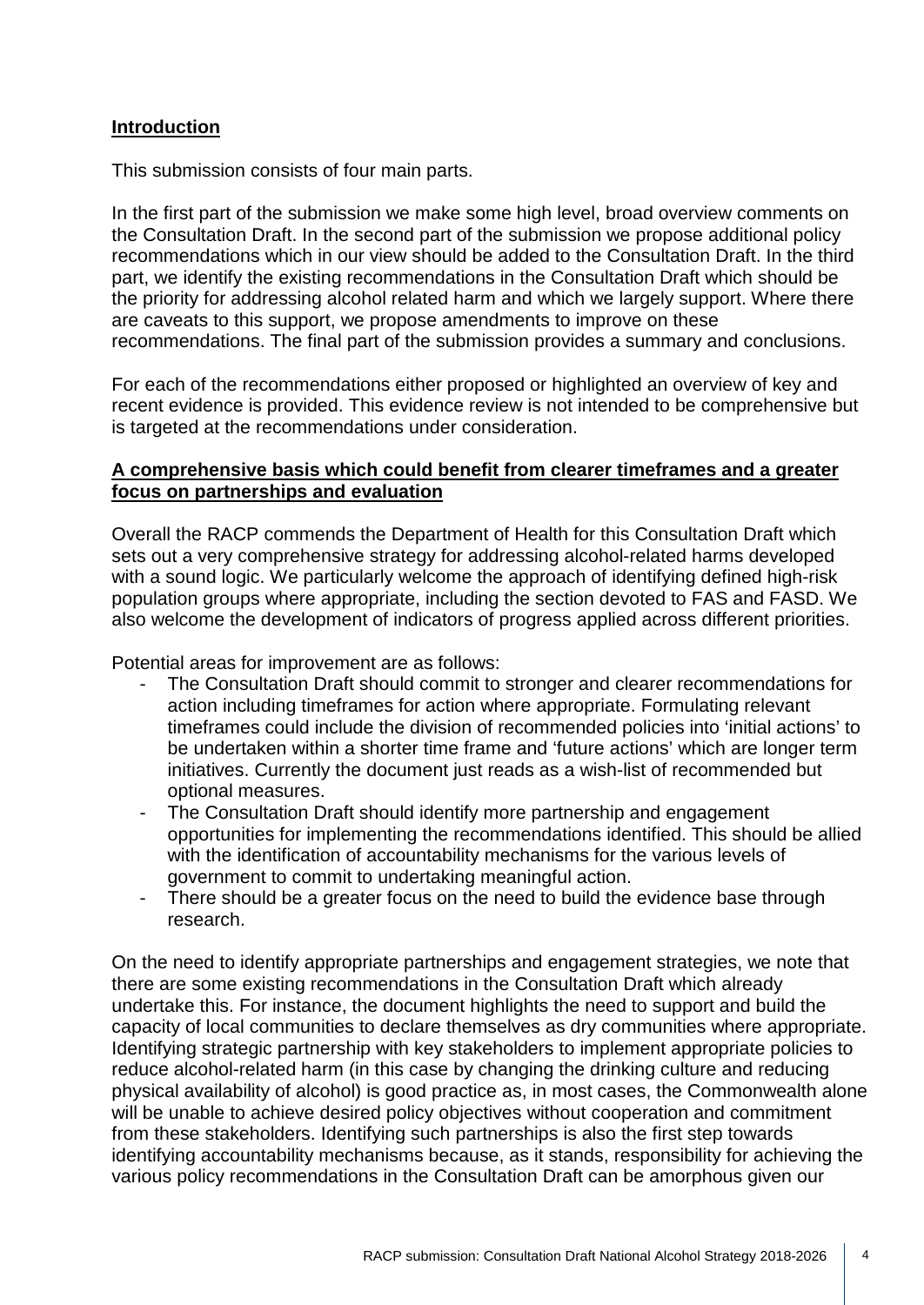federated system of government. Thus, we note in our discussion below on specific recommendations that many policies require coordination between different levels of government (including both State and local governments). Local communities and the general public are perhaps the most important stakeholders of all, and it is vital that there is a focus on capturing community understanding, interest and involvement in reducing alcohol related harms.

On the second point - the need to build an evidence base through research - there should be more explicit acknowledgement throughout the Consultation Draft of the need for research and evaluation, and the means to facilitate this including through leveraging appropriate funding and more comprehensive and systematic data collection. to facilitate the development of meaningful accountability and outcomes measures.

# **Additional recommendations which should be added to the Consultation Draft**

## 1. **Initiate discussion and consultation on raising the minimum purchase age for alcohol**

Broad public consultation should be initiated on raising the minimum purchase age for alcohol. In particular, **the Commonwealth and State governments should jointly initiate an inquiry into raising the age at which takeaway alcohol can be purchased.** A recommendation or set of related recommendations around raising the minimum purchase age should be added to the recommendations already under **Priority 2, Objective 1: Strengthen controls on access and availability**

### *The evidence*

Reducing rates of risky drinking by young people should be a priority given what is known about brain development not being complete in adolescence.<sup>[2](#page-4-0)</sup> There is emerging evidence that heavy drinking during adolescence is associated with poorer cognitive functioning and possible brain response abnormalities while performing challenging cognitive tasks.[3](#page-4-1) There is also evidence that short- and longer-term cognitive impairment during the post-pubertal and early adult years is associated with an earlier age-of-onset of harmful alcohol consumption.[4](#page-4-2)

The effects of early initiation into drinking persist well past young adulthood, with one study finding that exposure to a younger legal purchase age is associated with a more than 30 per cent increase in the risk of a past-year alcohol use disorder, even among respondents evaluated in their 40s and [5](#page-4-3)0s, and an elevated risk for a past-year drug use disorder in middle adulthood.<sup>5</sup> In the years following the reduction of the minimum purchase age in New Zealand, there was a significant increase in the proportion of young men and women aged 15 to 17 years drinking enough to feel drunk at least once a month.<sup>[6](#page-4-4)</sup> One US study found that a reduction in the drinking age from 21 to 18 was associated with an increased risk of 'binge drinking' among young people, which persisted into adulthood.[7](#page-4-5)

Auckland: Alcohol and Public Health Research Unit; 2002.

<span id="page-4-1"></span><span id="page-4-0"></span><sup>2</sup> Gried J. Structural magnetic resonance imaging of the adolescent brain. *Ann N Y Acad Sci*. 2004 Jun;1021:77–85. <sup>3</sup> Brown S, Tapert S. Adolescence and the trajectory of alcohol use: basic to clinical studies. *Ann N Y Acad Sci*. 2004

<span id="page-4-2"></span><sup>&</sup>lt;sup>4</sup> Hermens DF et al. Pathways to alcohol-induced brain impairment in young people: a review. Cortex 2013;49(1):3–17; Nguyen-Louie TT, Matt GE, Jacobus J, et al. Earlier Alcohol Use Onset Predicts Poorer Neuropsychological Functioning in Young Adults. Alcohol Clin Exp Res. 2017;41(12):2082-2092.

<span id="page-4-3"></span><sup>5</sup> Norberg K, Bierut LJ, Crucza RA. Long term effects of minimum drinking age laws on past-year alcohol and drug use disorders. Alcohol Clin Exp Res. 2009 Dec;33(12):2180–2190.

<span id="page-4-4"></span><sup>6</sup> Wilkins C et al. Drug use in New Zealand: National Surveys comparison 1998 and 2001.

<span id="page-4-5"></span><sup>7</sup> Plunk AD, Cavazos-Rehg P, Bierut LJ, Crucza RA. The persistent effects of minimum legal drinking age laws on drinking patterns later in life. Alcohol Clin Exp Res*.* 2013 Mar;37(3):463–469.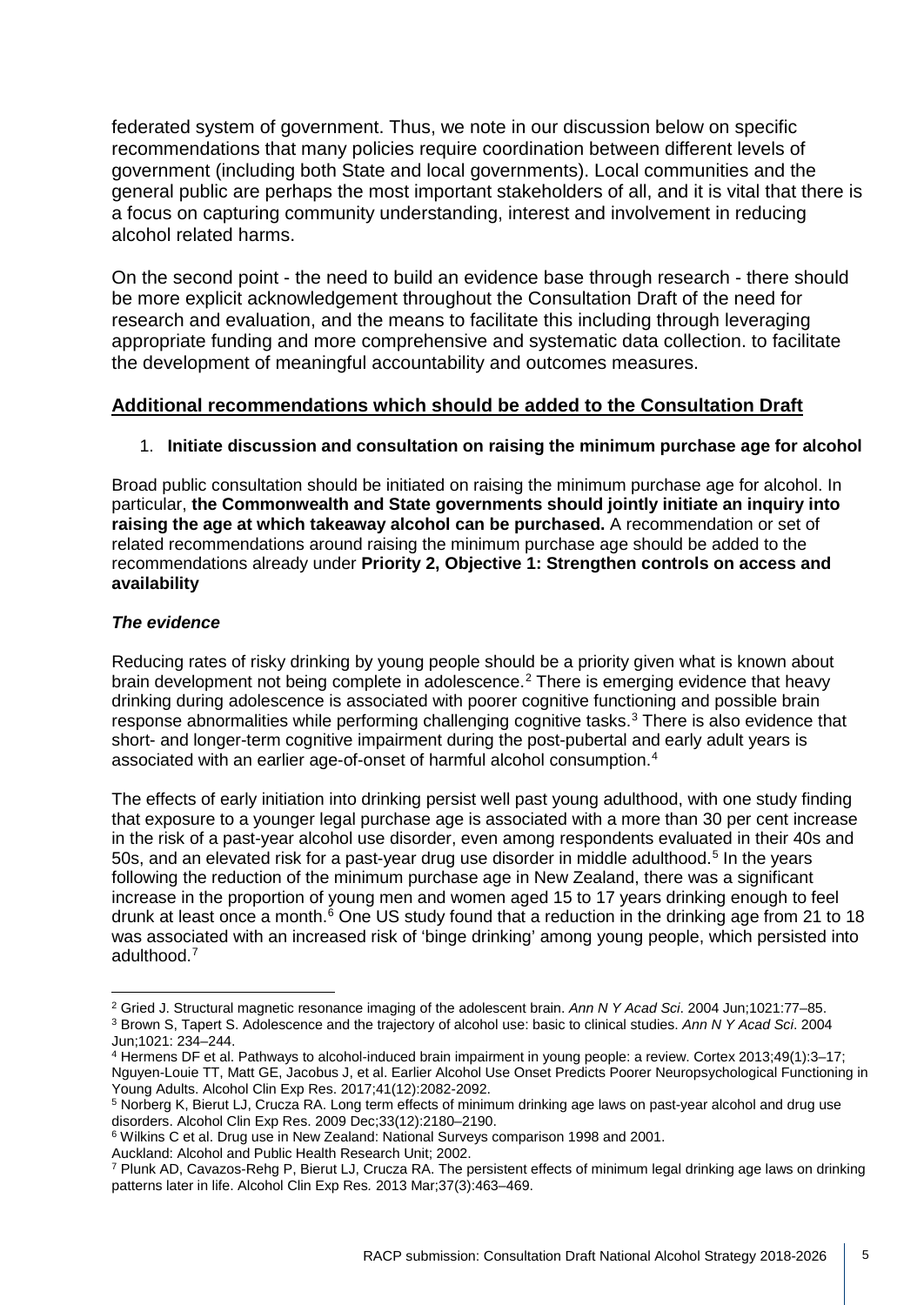Evidence shows that changing the minimum purchase age for alcohol also changes various indicators of road safety, particularly the incidence of drink driving by young drivers.<sup>[8](#page-5-0)</sup> New Zealand is a good indicator for the impacts of changing the minimum purchase age for alcohol since its reform in December 1999 when it lowered the alcohol minimum purchasing age from 20 to 18 years. The most recent study of the impact of this on traffic accidents among the young found that this was followed by long-term increases in the incidence of traffic injury attributable to male 15- to 19-yearold alcohol-impaired drivers.[9](#page-5-1)

Studies conducted around the world on the impact of changes to the minimum purchase age reflect the New Zealand experience. A review of the empirical research from 1960 to 2000 shows that almost 60 per cent of high-quality studies undertaken concluded that a higher minimum purchase age for alcohol was associated with reduced road traffic accidents. None found the opposite.<sup>[10](#page-5-2)</sup>

These results are also consistent with other studies which have found that a higher minimum purchase age for alcohol is associated with later initiation into drinking and reduced frequency of heavy drinking.<sup>[11](#page-5-3)</sup> A possible reason for this is that a common source of alcohol for underage drinkers is from older friends. For instance, according to the latest National Household Drug Survey, 44% of drinkers aged 12-15 were supplied with their first glass of alcohol by a friend. Raising the minimum purchase age for alcohol may therefore also reduce opportunities for this source of supply for underage drinkers.

These strongly documented relationships suggest that raising the minimum age to above18 years for purchasing alcohol can reduce the future rate of alcohol use disorders among the younger generation as well as reducing drink driving rates among the young and associated traffic accidents, injuries and fatalities.

### 2. **Gradually reduce the blood alcohol concentration (BAC) limit to zero for all drivers**

The RACP supports gradually reducing the blood alcohol concentration (BAC) limit to zero for all drivers. As a first step, **the States and Territories could agree on a coordinated plan to reduce the BAC limit to 0.02 for all non-learner drivers**. A recommendation or recommendations of this nature should be added to the recommendations already under **Priority 1, Objective 1: Less injury and violence.**

### *The evidence*

Drink driving is a major cause of morbidity and premature loss of life in Australia and New Zealand. Even low blood alcohol levels have been shown to impact cognitive functioning while driving. Alcohol consumption leads to slowed reaction times and dulled thinking processes, causing difficulties multitasking, reduced attention span, blurred vision and reduced hearing.<sup>[12](#page-5-4)</sup> In 2016, 9.9 per cent of recent drinkers aged 14 years and over in Australia admitted to driving a vehicle while

<span id="page-5-0"></span><sup>&</sup>lt;sup>8</sup> Kypri K et al. Minimum purchasing age for alcohol and traffic crash injuries among 15- to 19-year-olds in New Zealand. Am J Public Health 2006 Jan:96(1):126–131; Huckle T, Pledger M, Casswell S. Trends in alcohol-related harms and offences in a liberalized alcohol environment. Addiction 2006;101(2):232–240.<br><sup>9</sup> Kypri K, Davie G, McElduff P, Langley J, Connor J. Long-term effects of lowering the alcohol minimum purchasing age

<span id="page-5-1"></span>on traffic crash injury rates in New Zealand. Drug Alcohol Rev 2017;36:178-185

<span id="page-5-2"></span><sup>10</sup> Wagenaar AC, Toomey TL. Effects of minimum drinking age laws: review and analyses of the literature from 1960 to 2000. J Stud Alcohol Suppl. 2002;14:206–225.

<span id="page-5-3"></span><sup>11</sup> Cook PJ, Moore MJ. Environment and persistence in youthful drinking patterns. In J Gruber (ed.). Risky behavior among youths: an economic analysis. Chicago: University of Chicago Press; 2001, pp. 375–437; Dee TS. State alcohol policies, teen drinking, and traffic fatalities. Journal of Political Economics 1999;72(2):289–315; O'Malley P, Wagenaar A. Effects of minimum drinking age laws on alcohol use, related behaviour and traffic crash involvement among American youth. J Stud Alcohol 1991;52:478–491.

<span id="page-5-4"></span><sup>&</sup>lt;sup>12</sup> Centre for Accident Research and Road Safety. State of the road: Drink driving fact sheet; 2012.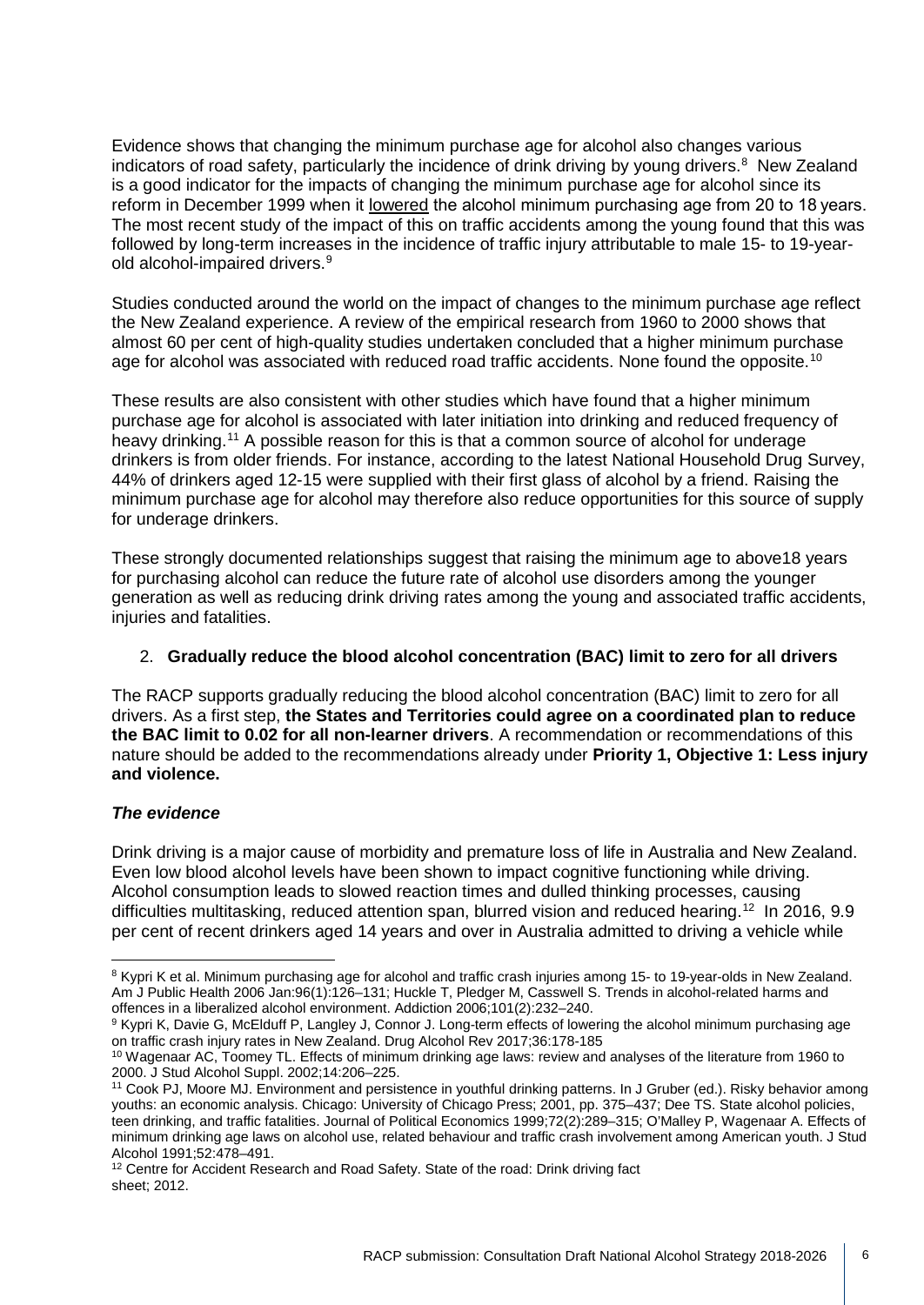under the influence of alcohol in the past 12 months. [13](#page-6-0) A high proportion of repeat drink drivers have clinical alcohol dependence problems.[14](#page-6-1)

It is currently an offence for any motorist to drive with a BAC of 0.05 or greater, and in most jurisdictions novice drivers (learners and P-platers) and professional drivers are now required to have a BAC of zero.

The risks of being involved in a casualty-resulting crash increases more rapidly with increasing BAC levels in the case of young drivers.<sup>[15](#page-6-2)</sup> Lower limits for younger drivers have been shown to reduce the risk of road fatalities, especially if the BAC limit is set at zero.<sup>[16](#page-6-3)</sup>

Indirect evidence of the benefits of reducing BAC limits to zero for all drivers is provided by a recent Cochrane review which identified 34 studies on graduated driver licensing (GDL) i.e. stricter requirements on new and inexperienced drivers. The review concluded that GDL is effective in reducing crash rates among young drivers, although the magnitude of the effect varies. Stronger GDL programs (i.e. more restrictions) appear to result in greater fatality reduction<sup>[17](#page-6-4)</sup>

Research suggests that drivers with a BAC of between 0.02 and 0.05 have at least a three times greater risk of dying in a vehicle crash than drivers who do not consume alcohol.<sup>[18](#page-6-5)</sup> Further reducing the legal BAC limit towards 0.02 or below could therefore lead to further reductions in road crash rates. International experience supports this claim:

- In Sweden, there was a 10 per cent reduction in fatal crashes related to drink driving after the BAC limit was reduced to 0.02.<sup>[19](#page-6-6)</sup>
- In 2002, Japan reduced the BAC limit from 0.05 to 0.03 and increased the penalties for alcohol-impaired driving. The combined effect of these measures was a significant reduction in alcohol-impaired driving traffic fatalities, severe injuries and total injuries on the road.<sup>[20](#page-6-7)</sup>
- Another Japanese study which focused on the impact of the reduction in BAC on teenage road traffic accident rates found statistically significant reductions in alcohol-related crashes, alcohol-related injuries and single-vehicle night-time crashes among young drivers aged 16– 19.[21](#page-6-8)

Reducing the BAC limit to zero has an added advantage of not relying on drivers' perceptions of how much alcohol they can consume to stay under a legal limit. Having this clear prohibition in place

<span id="page-6-0"></span><sup>&</sup>lt;sup>13</sup> Australian Institute of Health and Welfare. National Drug Strategy Household Survey report 2016..

<span id="page-6-1"></span><sup>&</sup>lt;sup>14</sup> Furr-Holden D et al. Toward national estimates of alcohol use disorders among drivers: results from the National Roadside Survey Pilot Program. Traffic Injury Prevention 2009;10(5):403-409.

<span id="page-6-2"></span><sup>&</sup>lt;sup>15</sup> Keall MD, Frith WJ, Patterson TL. The influence of alcohol, age and the number of passengers on the night-time risk of driver injury in New Zealand. Accident Analysis and Prevention 2004;36(1):49–61; Organisation for Economic Cooperation and Development (OECD)/European Conference of Ministers of Transport. Young drivers: the road to safety. Paris: OECD; 2006.

<sup>16</sup> Loxley W et al. The prevention of substance use, risk and harm in Australia: a review of the evidence. Canberra:

<span id="page-6-4"></span><span id="page-6-3"></span>Australian Government Department of Health and Ageing; 2004. http://espace.lis.curtin.edu.au/archive/00000284/. <sup>17</sup> Russell KF, Vandermeer B, Hartling L. Graduated driver licensing for reducing motor vehicle crashes among young drivers. Cochrane Database Syst Rev. 2011 Oct 5;(10):CD003300.

<span id="page-6-5"></span><sup>&</sup>lt;sup>18</sup> Killoran A, Canning U, Doyle N, Sheppard L. Review of effectiveness of laws limiting blood alcohol concentration levels to reduce alcohol-related road injuries and deaths. Centre for Public Health Excellence. National Institute for Health and Care Excellence; 2010.

<span id="page-6-6"></span><sup>&</sup>lt;sup>19</sup> Borschos B. An evaluation of the Swedish Drunken Driving Legislation implemented on 1 February 1994. In H Laurell, F Schlyter (eds). CD-ROM: Proceedings of the 15th International Conference on Alcohol, Drugs and Traffic Safety, Stockholm; 2000.

<span id="page-6-7"></span><sup>20</sup> Nagata T, Setoguchi S, Hemenway D, Perry MJ, Effectiveness of a law to reduce alcohol-impaired driving in Japan. Injury Prevention 2008;14(1):19–23.

<span id="page-6-8"></span> $21$  Desapriya E et al. Impact of lowering the legal blood alcohol concentration limit to 0.03 on male, female and teenage drivers involved in alcohol-related crashes in Japan. International Journal of Injury Control & Safety Promotion 2007;14(3):181–187.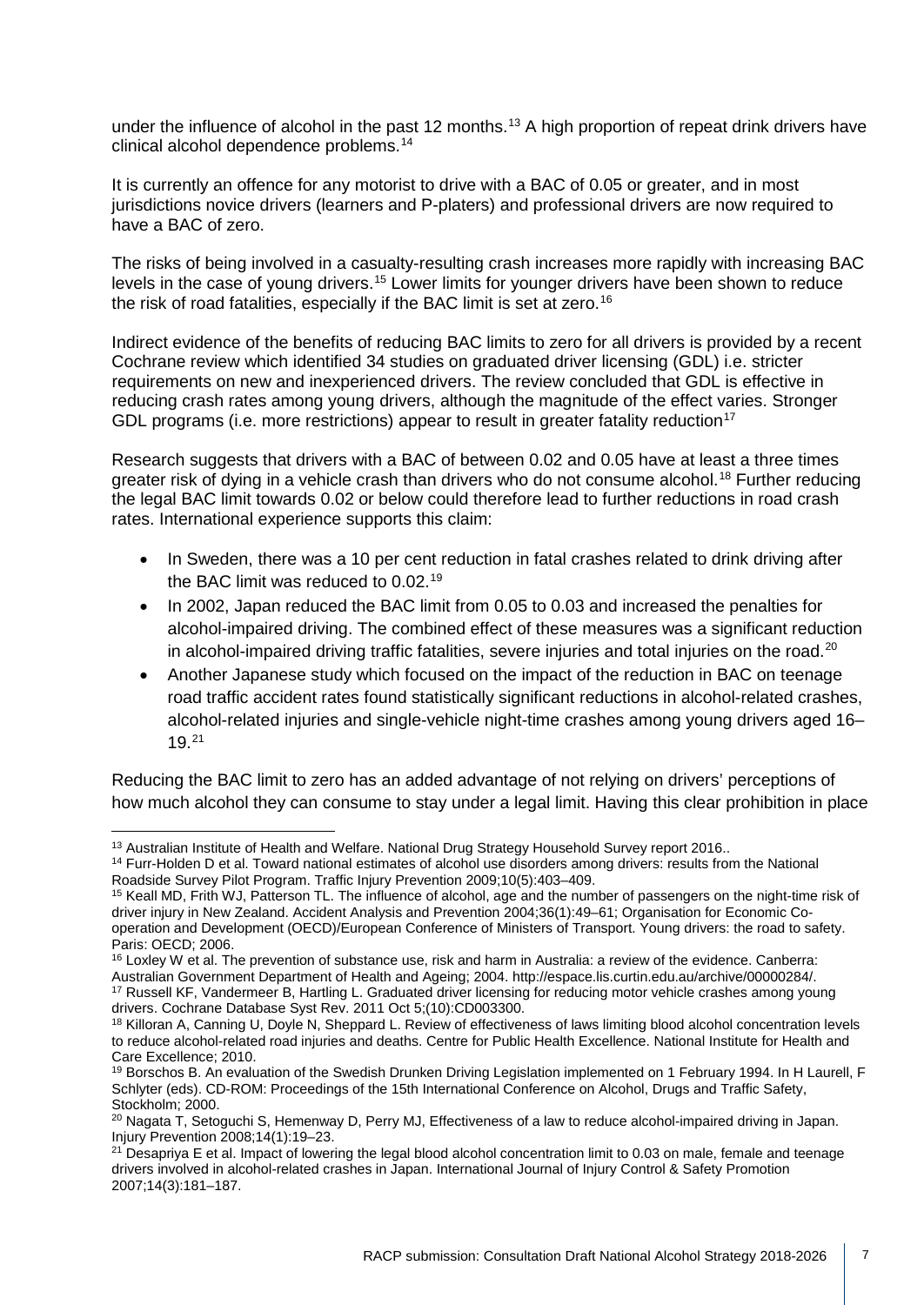would provide motorists with greater certainty while strongly reinforcing the message that drinking and driving should not occur.

#### 3. **Invest in better and more systematic data collection on alcohol sales and alcohol related harms across all jurisdictions**

Investing in better and more systematic data collection on alcohol sales and alcohol related harms across all jurisdictions can aid in monitoring the progress of the National Alcohol Strategy and efforts by governments in all jurisdictions to assess the effectiveness of their policies to reduce alcohol related harm. While a start on this has been made by the federally funded National Alcohol Sales Data Project, more can be done to better link data and make it public, particularly data from licensing and hospitals and to allow the resulting data to be disaggregated at subnational levels.

Thus, the RACP supports:

- The implementation of **nationally consistent data collection** from all States and Territories that is timely and complete on alcohol sales which can be disaggregated and compared at sub-national levels, including local and regional levels
- amending the Liquor Acts in **each Australian jurisdiction to include mandatory collection and public reporting** of alcohol sales data and data on liquor licensees' occupancy, trading hours and compliance with the liquor legislation
- putting in place **infrastructure and data collection systems** for alcohol-related medical consultations, emergency department presentations and hospital admissions, and for other key issues such as family violence
- establishing a system for **ongoing monitoring of alcohol-related harm**, including harm to others within the hospital sector

We therefore advise that these specific recommendations be added to the discussion **on 'Monitoring progress'** in the Consultation Draft. **We note that implementation of these measures ideally requires the coordination and cooperation of the Commonwealth and State/Territory governments.** 

### **Key Recommendations from the Consultation Draft supported by the RACP**

#### **1. Volumetric taxation and direction of revenue from taxation towards preventative health activities**

The RACP fully supports the following recommendations in the Consultation Draft:

- Taxation reform to include **volumetric taxation for all alcohol beverages** (as recommended by the Henry Tax Review) (Priority 2, Objective 2,  $2<sup>nd</sup>$  point)
- **Direct revenue from alcohol taxation** towards preventative health activities (including a focus on alcohol-related harm) and alcohol and other drug treatment services (Priority 2, Objective 2, 3rd point)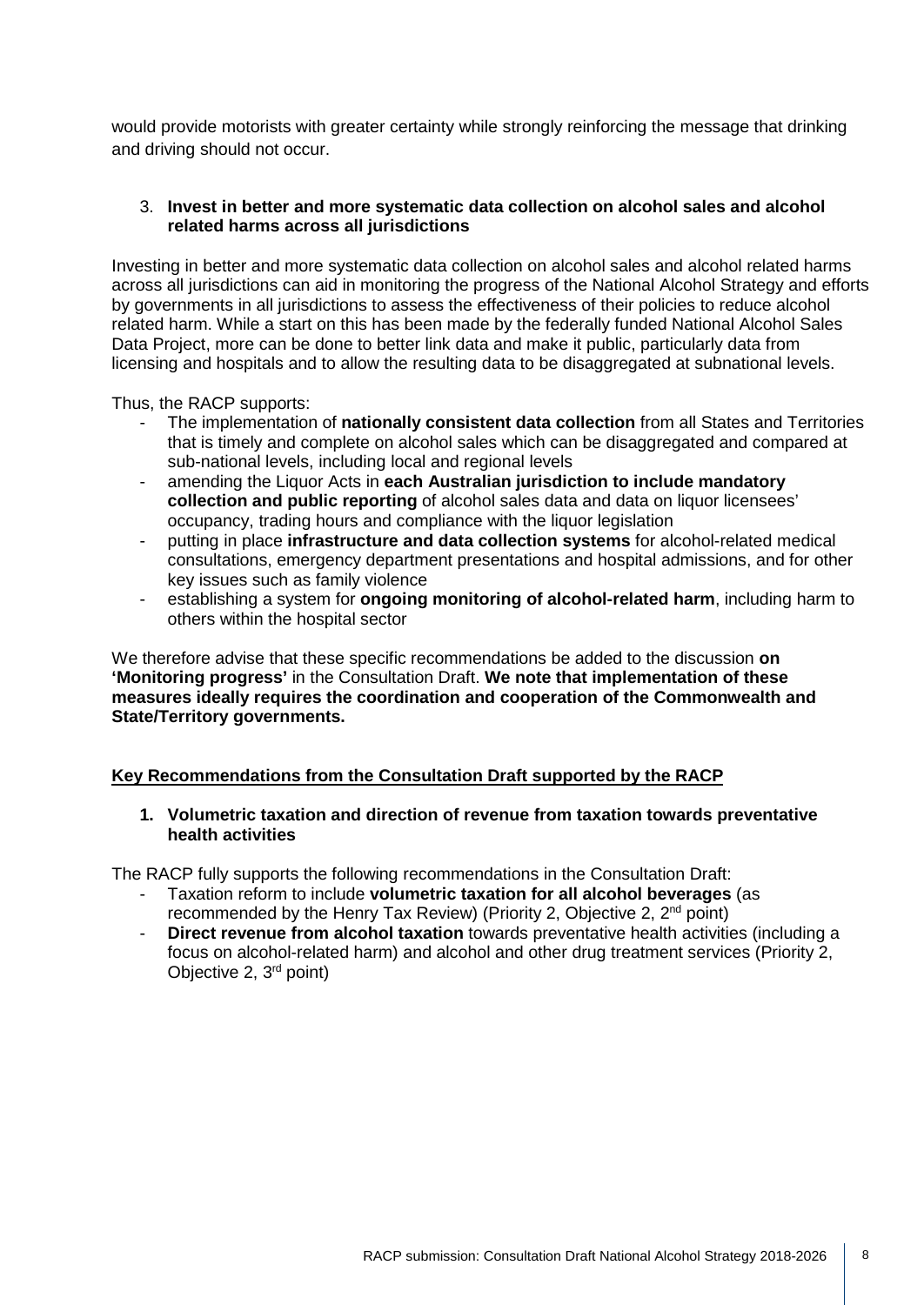#### *The evidence*

More appropriate alcohol pricing has the greatest potential to reduce consumption and alcoholrelated harms. The direct relationship between alcohol price and its consumption and associated harms has been demonstrated over many decades and in different settings.<sup>[22](#page-8-0)</sup> Low alcohol prices lead to higher consumption, including heavier drinking per occasion and more underage drinking.<sup>[23](#page-8-1)</sup> Younger people and heavy drinkers are particularly sensitive to alcohol pricing,<sup>[24](#page-8-2)</sup> with changes to alcohol pricing yielding significant changes in total alcohol consumption in these groups.

A recent Australian study using time series data between 1974 and 2012 on price and per-capita consumption for beer, wine and spirits and average weekly income estimated that a 10% increase in the alcohol price was associated with a 2% decrease in the population-level alcohol consumption in the following year, with further, diminishing, effects up to year 8, leading to an overall 6% reduction in total consumption. In contrast, when alcohol affordability increased, per-capita alcohol consumption increased over the following six years.[25](#page-8-3)

The best means of raising taxes on alcohol is not through the current approach which essentially provides preferential treatment for cheap wine but through a standard tax on alcohol content (i.e. volumetric taxation). A recent mathematical modelling study which is one of the few to consider alternative tax mixes for increasing the price of alcohol concluded that volumetric taxation led to the largest reductions in health inequalities across income groups.<sup>[26](#page-8-4)</sup> Studies based on Australian data have also concluded that moving to a fully volumetric-based alcohol tax system would generate additional revenue and reduce alcohol consumption, resulting in health benefits and cost savings from reduced healthcare and other expenditure.<sup>27</sup>

These benefits have also been proven from the experience of past attempts to increase alcohol taxation in Australia:

• The 'alcopops tax' introduced in Australia in 2008, which increased the taxation rate on ready-to-drink spirit beverages (RTDs) by 70 per cent, led to a 30 per cent reduction in RTD consumption. Despite some evidence of drinkers switching to other alcoholic products, total sales of alcohol one year after its introduction fell by 1.5 per cent net.<sup>[28](#page-8-6)</sup> Research also shows that that the introduction of the tax was associated with a statistically significant decrease in

<span id="page-8-0"></span><sup>&</sup>lt;sup>22</sup> Anderson P, Baumberg B 2006. Alcohol in Europe: a public health perspective. Report prepared for the European Commission. London: Institute for Alcohol Studies; Babor et al 2010. Alcohol: no ordinary commodity – Research and Public Policy, 2nd edn. Oxford: Oxford University Press;

Cook PJ, Ostermann J, Sloan FA 2005, Are alcohol excise taxes good for us? Short- and long-term effects on mortality rates. Working Paper No. 11138. Cambridge MA: National Bureau of Economic Research; Grossman M et al. Effects of alcohol price policy on youth: a summary of economic research. J. Res. Adolesc 1994;4(2):347–364; Wagenaar AC, Salois MJ, Komro KA. Effects of beverage alcohol price and tax levels on drinking: a meta-analysis of 1003 estimates from<br>112 studies. Addiction 1994;104(2):179–190.

<span id="page-8-1"></span><sup>&</sup>lt;sup>23</sup> Babor TF et al. Alcohol: no ordinary commodity – Research and Public Policy. 2nd edn. Oxford: Oxford University Press; 2010. For New Zealand evidence see Casswell S, Huckle T, Wall M, Yeh LC. International Alcohol Control Study: pricing data and hours of purchase predict heavier drinking. Alcohol. Clin. Exp. Res 2014 May;38(5):1425–1431. DOI: 10.1111/acer.12359.

<span id="page-8-2"></span><sup>&</sup>lt;sup>24</sup> Chaloupka FJ, Grossman M, Saffer H. The effects of price on alcohol consumption and alcohol-related problems.<br>Alcohol Research and Health 2002;26(1):22–34.

<span id="page-8-3"></span><sup>&</sup>lt;sup>25</sup> Jiang H, Livingston M. The Dynamic Effects of Changes in Prices and Affordability on Alcohol Consumption: An Impulse Response Analysis. Alcohol Alcohol. 2015 ;50(6):631-8

<span id="page-8-4"></span><sup>&</sup>lt;sup>26</sup> Meier PS, Holmes J, Angus C, et al. Estimated Effects of Different Alcohol Taxation and Price Policies on Health Inequalities: A Mathematical Modelling Study. PLoS Med. 2016 23;13(2):e1001963

<span id="page-8-5"></span><sup>27</sup> Byrnes JM et al. Cost-effectiveness of volumetric alcohol taxation in Australia. Med J Aust 2010;192 (8):439–443. See also Doran C et al. Estimated impacts of alternative Australian alcohol taxation structures on consumption, public health and government revenues. Med J Aust 2013;199(9):619–622, which evaluates the cost-effectiveness of four options for reforming alcohol taxation, one of which involves replacing the Wine Equalisation Tax (WET) with a volumetric tax and another which involves the introduction of a two-tiered volumetric tax.<br><sup>28</sup>Skov S et al. Is the alcopops tax working? Probably yes but there is a bigger picture. *MJA* 2011 July;195(2):84–86.

<span id="page-8-6"></span>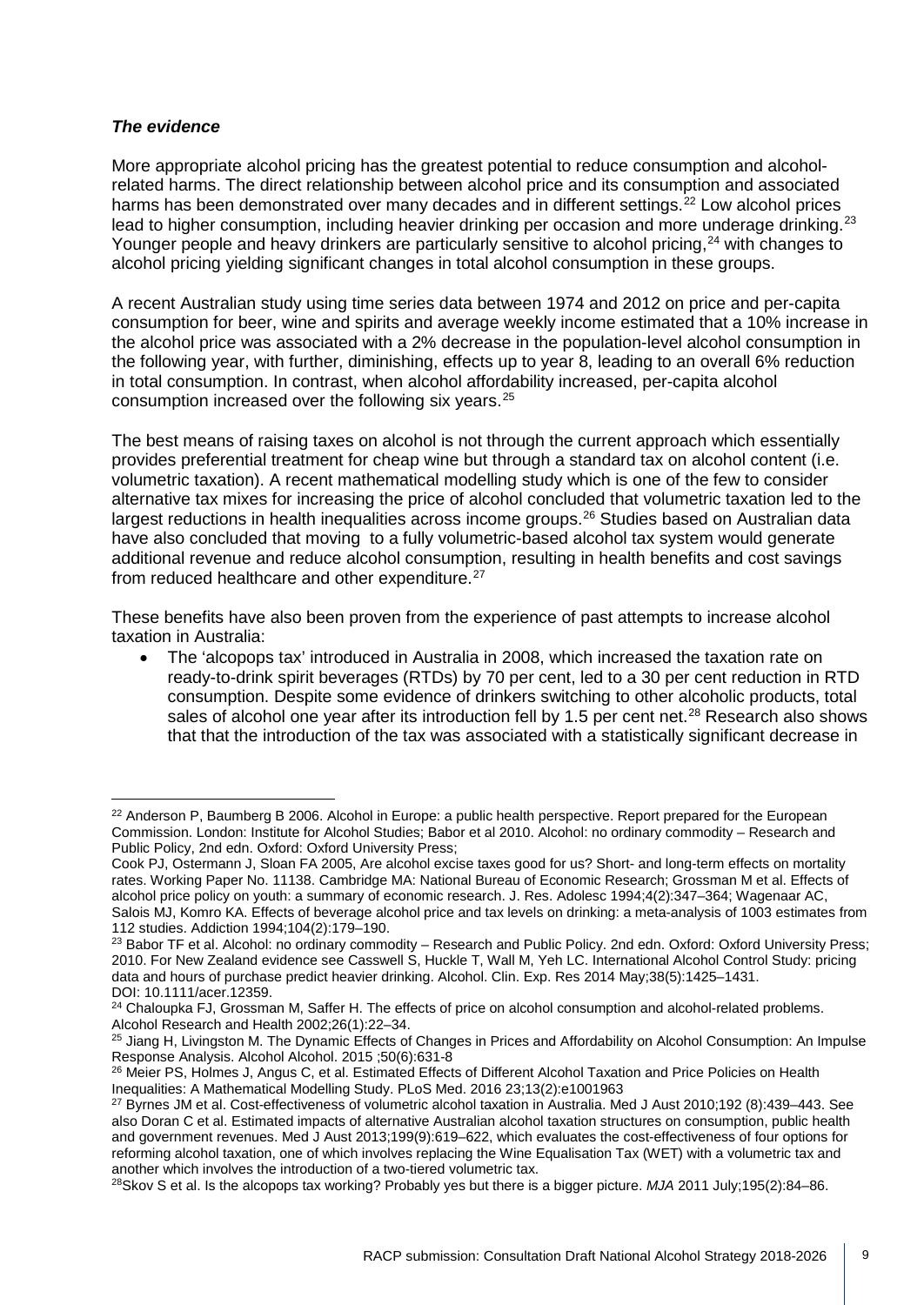ED presentations in NSW, particularly of younger people and more so for 18–24-year-old females.[29](#page-9-0)

- The *Living With Alcohol* program, implemented in the Northern Territory in 1992, introduced a levy of five cents per standard drink on all alcoholic drinks of greater than 3 per cent strength, with an extra levy of 35 cents per litre on cask wine. Though the effects of this levy were not disaggregated from the effects of other measures in the program, an evaluation to the end of 1996 found that it led to reductions in:
	- o apparent per capita alcohol consumption of 22 per cent
	- o alcohol-related road deaths (34.5 per cent) and hospitalisations (23.4 per cent)
	- o deaths (19 per cent) and hospitalisations (2 per cent) from acute alcohol-related conditions other than road crashes (e.g. other injuries, alcohol withdrawal) and hospitalisations (66 per cent) for chronic alcohol-related conditions (e.g. dependence, cirrhosis, various cancers).[30](#page-9-1)

As a first step to reforming Australia's system of alcohol taxation, as recommended by numerous government reviews,<sup>[31](#page-9-2)</sup> the WET should be replaced with a volumetric tax on wine and the WET rebate abolished. According to one major study published in the *Medical Journal of Australia*, subjecting wine to a volumetric excise rate equal to the current rate for low-strength beer sold off site would generate an additional \$1.3 billion in revenue, whilst also leading to net savings of \$820 million in lifetime healthcare costs for the population.<sup>[32](#page-9-3)</sup>

Funds from increased alcohol tax revenues should be invested in alcohol treatment services and harm prevention programs. This approach is supported by the World Health Organization (WHO) which argues that hypothecation generates increased support for alcohol taxation measures, and increased accountability and transparency of the services being funded.<sup>[33](#page-9-4)</sup>

### **2. Minimum floor price for alcohol**

The RACP supports the following recommendations in the Consultation Draft:

- Introduction of a **minimum floor price for alcohol** (Priority 2, Objective 2, 1<sup>st</sup> point)
- Regulatory measures to **prevent promotion of discounted/low priced alcohol** including bulk buys, two-for-one offers, shop-a- dockets and other promotions based on price (Priority 2, Objective 3, point 3)

We note that implementation of these measures also involves State and Territory governments and urge that collaboration across the jurisdictions will enable a common minimum floor price to be coordinated across all Australia.

<span id="page-9-0"></span><sup>&</sup>lt;sup>29</sup> Gale M et al. Alcopops, taxation and harm: a segmented time series analysis of emergency department presentations. BMC Public Health 2015;15:468.

<span id="page-9-1"></span><sup>30</sup> Chikritzhs T et al. The public health, safety and economic benefits of the Northern Territory's Living With Alcohol Program 1992/2 to 1995/6. NDRI Monograph No. 2. Perth: National Drug Research Institute, Curtin University of Technology; 1999.

<span id="page-9-2"></span><sup>&</sup>lt;sup>31</sup> These reviews are: 1995 Committee of Inquiry into the Wine Grape and Wine Industry; 2003 House of Representatives Standing Committee on Family and Community Affairs Inquiry into Substance Abuse; 2006 Victorian Inquiry into Strategies to Reduce Harmful Alcohol Consumption; 2009 Australia's Future Tax System (Henry Review); 2009 National Preventative Health Taskforce Report on Preventing Alcohol Related Harms; 2010 Victorian Inquiry into Strategies to Reduce Assaults in Public Places; 2011 WA Education and Health Standing Committee Inquiry Into Alcohol; 2012 Australian National Preventive Health Agency (ANPHA), Exploring the Public Interest Case for a Minimum (Floor) Price for Alcohol, Draft Report; and the 2012 ANPHA Exploring the Public Interest Case for a Minimum (Floor) Price for Alcohol, Final Report.

<span id="page-9-3"></span><sup>32</sup> Doran C. et al. Estimated impacts of alternative Australian alcohol taxation structures on consumption, public health and government revenues. Med J Aust 2013;199(9):619–622.<br><sup>33</sup> Doetinchem O. Hypothecation of tax revenue for health. World Health Report. Background Paper No. 51. Geneva:

<span id="page-9-4"></span>World Health Organization; 2010.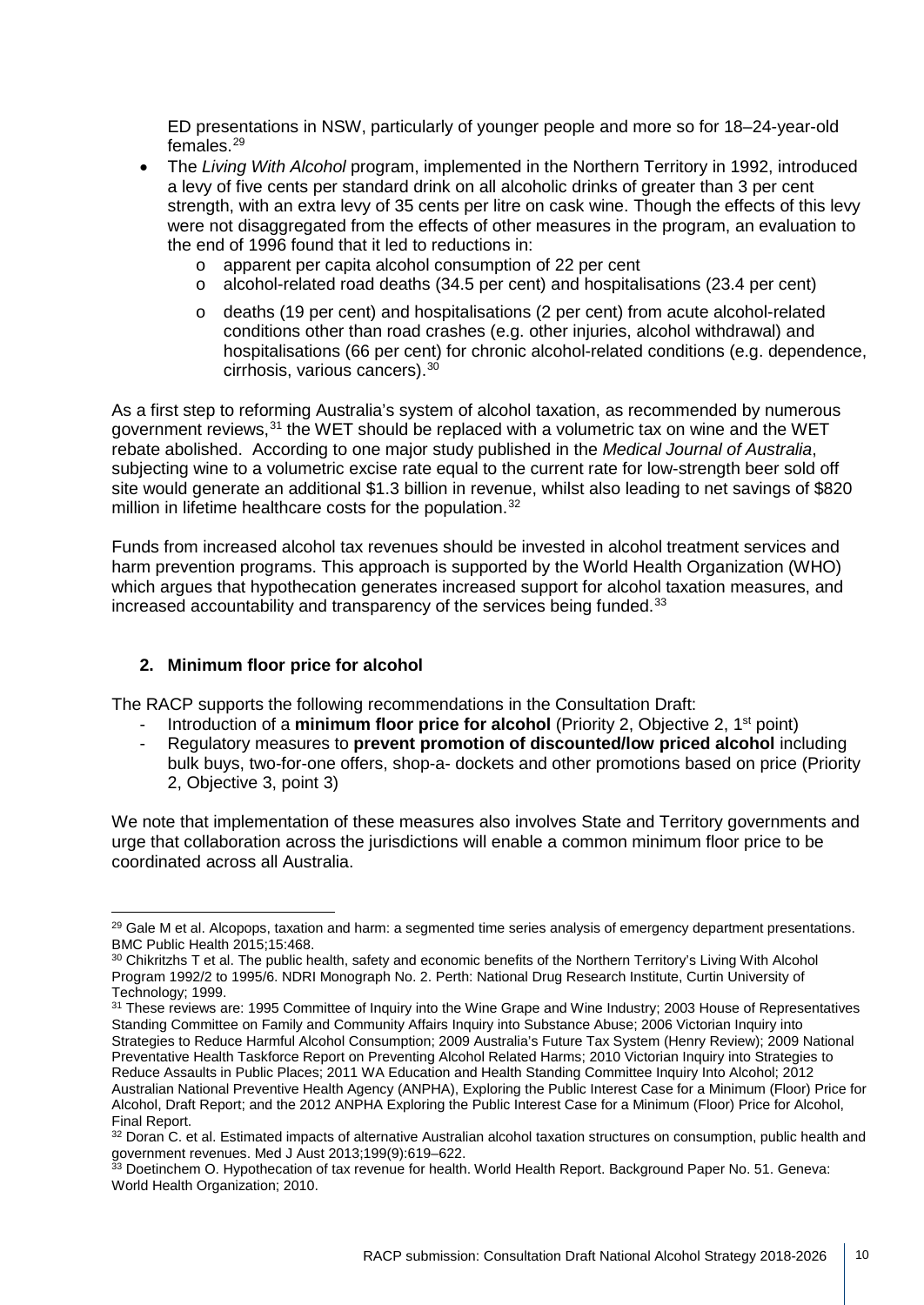### *The evidence*

By reducing the availability of cheap alcoholic drinks and setting a floor price on their affordability, minimum pricing policies can have significant impacts on alcohol consumption, particularly that of hazardous drinkers who tend to buy the cheapest alcohol.<sup>[34](#page-10-0)</sup> Minimum prices also restrict the liquor industry from pricing promotions such as the 'buy-one-get-one-free' promotions. So far there has been little experience globally of minimum pricing policies and their impact. The experience from British Columbia, Canada, showed a 10 per cent increase in average minimum price for all alcoholic beverages was associated with reduced consumption of all alcoholic drinks by 3.4 per cent<sup>[35](#page-10-1)</sup> and a reduction in wholly alcohol-attributable deaths of almost a third.<sup>[36](#page-10-2)</sup>

Compared to taxation, implementing a minimum alcohol price can lift the price of the cheapest alcohol while having limited effect on the price of other less harmful alcoholic products. Therefore, the degree to which cheap alcohol is consumed by harmful drinkers (relative to moderate drinkers) should quide an evaluation of how well targeted a minimum price can be. According to  $FARE^{37}$  $FARE^{37}$  $FARE^{37}$ , hazardous drinkers (men consuming 14 to 41 standard drinks and women consuming 14 to 34 standard drinks per week, inclusive) are more likely to purchase alcohol products that cost below \$1.00 and \$1.25 so this seems to be the 'sweet spot' for setting a minimum price.

Despite suggestions that this policy would impose hardships on low-income drinkers, a 2014 *Lancet*  study found that its greatest impact would be on 'high risk' low-income drinkers who are in need of intervention.<sup>[38](#page-10-4)</sup> Modelling of this policy option suggests it would have impose little hardship on lowincome moderate drinkers.[39](#page-10-5)

### **3. Increased restrictions on trading hours**

The RACP supports more restricted trading hours for both licensed establishments and off-license liquor sales premises. We support these restrictions occurring through both **earlier closing hours** and **later opening hours**. Therefore, subject to these caveats, we express our support for the following recommendations in the Consultation Draft which either relate to or specifically endorse such policies:

- Implement policy and legislation around serving **restrictions after a set time** and the type of drinks which can be purchased and cessation of sales (Priority 1, Objective 1, point 1)
- **Licensing procedures** that consider outlet density, trading hours, impact on amenity, and related risks and harms, **drawing on local evidence and local community concerns** (Priority 2, Objective 1, point 2)

<span id="page-10-0"></span><sup>34</sup> Kerr W, Greenfield T. Distribution of alcohol consumption and expenditures and the impact of improved measurement on coverage of alcohol sales in the 2000 National Alcohol Survey. Alcohol Clin Exp Res 2007;31:1714–1722; Meir P, Purshouse R, Brennan A. Policy options for alcohol price regulation: the importance of modelling population heterogeneity. Addiction 2010;105:383–393; and Record C, Day C. Britain's alcohol market: how minimum alcohol prices could stop moderate drinkers subsidising those drinking at hazardous and harmful levels. Clinical Medicine 2009;9:5:421–425. 35 Stockwell T, Auld MC, Zhao Z, Martin G. Does minimum pricing reduce alcohol consumption? The experience of a Canadian province. Addiction 2012;107(5):912–920.<br><sup>36</sup> Zhao J et al. The relationship between minimum alcohol prices, outlet densities and alcohol-attributable deaths in British

<span id="page-10-2"></span><span id="page-10-1"></span>Columbia, 2002–09. Addiction 2013 Jun;108(6):1059–1069. doi: 10.1111/add.12139. Epub 2013 Mar 21. Indirect evidence is also available from a study of Scotland's recent legislation which prohibits pricing promotions for alcoholic products. The legislation led to a 4 per cent decrease in wine sales and an 8.5 per cent drop in sales of pre-mixers compared to England and Wales where the legislation did not apply. See NHS Health Scotland 2013. Monitoring and evaluating Scotland's Alcohol Strategy: the impact of the Alcohol Act on off-trade alcohol sales in Scotland.

<span id="page-10-4"></span>

<span id="page-10-3"></span><sup>&</sup>lt;sup>37</sup> FARE, The price is right: Setting a floor price for alcohol in the Northern Territory, August 2017.<br><sup>38</sup> Holmes J et al. Effects of minimum unit pricing for alcohol on different income and socioeconomic groups: a mode study. Lancet; 10 February 2014. http://dx.doi.org/10.1016/S0140-6736(13)62417-4.

<span id="page-10-5"></span><sup>39</sup> Holmes J et al. Effects of minimum unit pricing for alcohol on different income and socioeconomic groups: a modelling study. Lancet; 10 February 2014. http://dx.doi.org/10.1016/S0140-6736(13)62417-4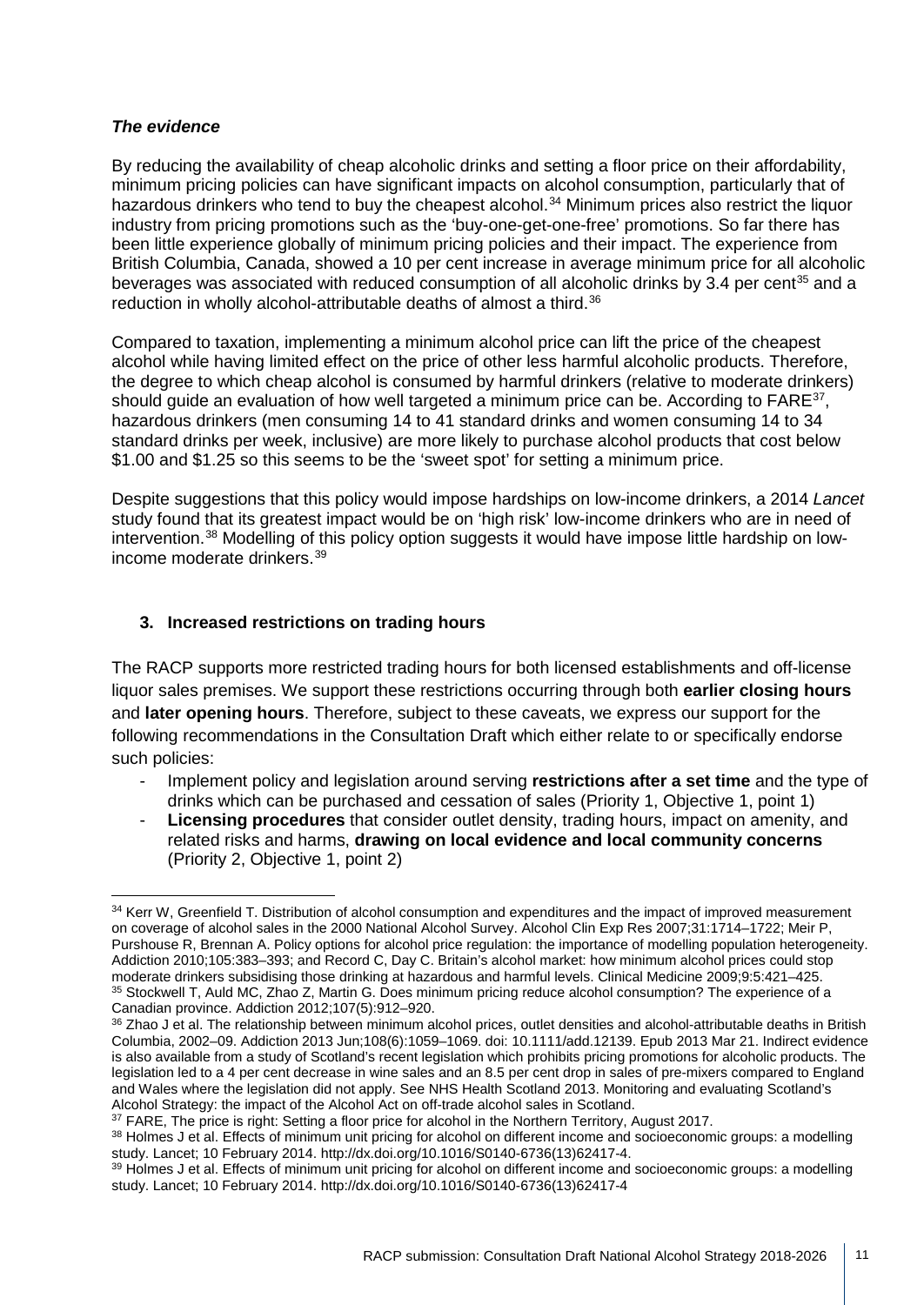We note that implementation of these measures also involves State and Territory jurisdictions, with some opportunity for greater flexibility depending on specific characteristics at the local government level - for more on this, read the discussion on 'Building local community capacity to respond to alcohol-related harms'. We urge the Australian government to work towards establishing a common set of evidence based restrictions on trading hours across all Australian jurisdictions.

### *The evidence*

There is robust international<sup>[40](#page-11-0)</sup> and Australian evidence<sup>[41](#page-11-1)</sup> that alcohol availability, through hotels and bottle shops, is strongly linked to alcohol-related harm and that reductions in alcohol availability results in decreased alcohol-related harm. Australian and international studies indicate that increased trading hours for licensed outlets are accompanied by substantially higher levels of alcohol consumption and associated harms such as drink-driver road crashes,<sup>[42](#page-11-2)</sup> serious violent offences committed in the early hours of the morning,<sup>[43](#page-11-3)</sup> and assaults per 100,000 inhabitants.<sup>[44](#page-11-4)</sup> Further studies provide indirect evidence of this relationship, showing that over 40 per cent of assaults at licensed premises occur after midnight.<sup>[45](#page-11-5)</sup> A recent study of Amsterdam trading hours found that a 1-hour extension of alcohol outlet closing times in some of Amsterdam's nightlife areas was associated with 34% more alcohol-related injuries.<sup>[46](#page-11-6)</sup> Regular heavy drinkers are especially likely to take advantage of longer trading hours. $47$ 

The relationship also holds for off-licence outlets. For example, a New Zealand study found that people purchasing alcohol in off-licences at later hours are more likely to drink in a hazardous fashion, both in quantity and frequency.<sup>[48](#page-11-8)</sup> Impacts from later trading hours for the two kinds of establishments can also interact through the phenomenon of 'preloading' where people drink before they head out to pubs and clubs.

Restrictions in alcohol trading in Newcastle introduced in 2008 has resulted in a successful, significant and sustained reduction in alcohol-related violence, demonstrated by academic publications from researchers at Newcastle University and elsewhere. The restriction in alcohol availability resulted in an immediate decrease of alcohol-related violence of 37 per cent<sup>[49](#page-11-9)</sup> that has

<span id="page-11-0"></span><sup>40</sup> Babor T.*,* Caetano R.*,* Casswell S.*,* Edwards G.*,* Giesbrecht N.*,* Graham K. *et al. (2010),* Alcohol: No Ordinary Commodity—Research and Public Policy*. Oxford, UK: Oxford University Press;* 2010

<span id="page-11-1"></span><sup>&</sup>lt;sup>41</sup> Donnelley N et al.(2006), Liquor outlet concentrations and alcohol-related neighbourhood problems. Sydney: Bureau of Crime Statistics and Research, Sydney; 2006; Chikritzhs P, Catalano P, Pascal R, Henrickson N.

<sup>(2007),</sup> Predicting alcohol-related harms from licensed density: a feasibility study. Hobart: National Drug Law Enforcement Research Fund: 2007, pp. x–xv; Livingston M. (2008), A longitudinal analysis of alcohol outlet density and assault. Alcoholism: Clinical & Experimental Research 2008;32(6):1074–1079.

<span id="page-11-2"></span><sup>42</sup> Chikritzhs T, Stockwell T. The impact of later trading hours for hotels on levels of impaired driver road crashes and driver breath alcohol levels. Addiction 2006;101(9):1254–1264.

<span id="page-11-3"></span><sup>43</sup> Australian Medical Association (NSW), NSW Nurses' Association, Health Services Union and Police Association of NSW. Last drinks: a coalition of concerned emergency services workers; 2010.

<span id="page-11-4"></span><sup>44</sup> Rossow I, Norström T. The impact of small changes in bar closing hours on violence: the Norwegian experience from 18 cities. Addiction 2011;107(3):530–537.

<span id="page-11-5"></span><sup>45</sup> Moffatt S, Weatherburn D. Trends in assaults after midnight. NSW Bureau of Crime Statistics and Research, Crime and Justice Statistics. Issue paper no. 59; 2011.

<span id="page-11-6"></span><sup>46</sup> de Goeij MC, Veldhuizen EM, Buster MC, et al. The impact of extended closing times of alcohol outlets on alcoholrelated injuries in the nightlife areas of Amsterdam: a controlled before-and-after evaluation. Addiction. 2015;110(6):955- 64

<span id="page-11-7"></span><sup>&</sup>lt;sup>47</sup> Moffatt S, Weatherburn D. Trends in assaults after midnight. NSW Bureau of Crime Statistics and Research, Crime and Justice Statistics. Issue paper no. 59; 2011.

<span id="page-11-8"></span><sup>48</sup> Casswell S, Huckle T, Wall M, Yeh LC. International Alcohol Control Study: pricing data and hours of purchase predict heavier drinking. Alcohol Clin Exp Res. 2014 May;38(5):1425–1431.

<span id="page-11-9"></span><sup>49</sup> Kypri. K., Jones, C., McElduff, P., & Barker, D.J. (2010). Effects of restricting pub closing times on night-time assaults in an Australian city. *Addiction* 106 (2): 303-310.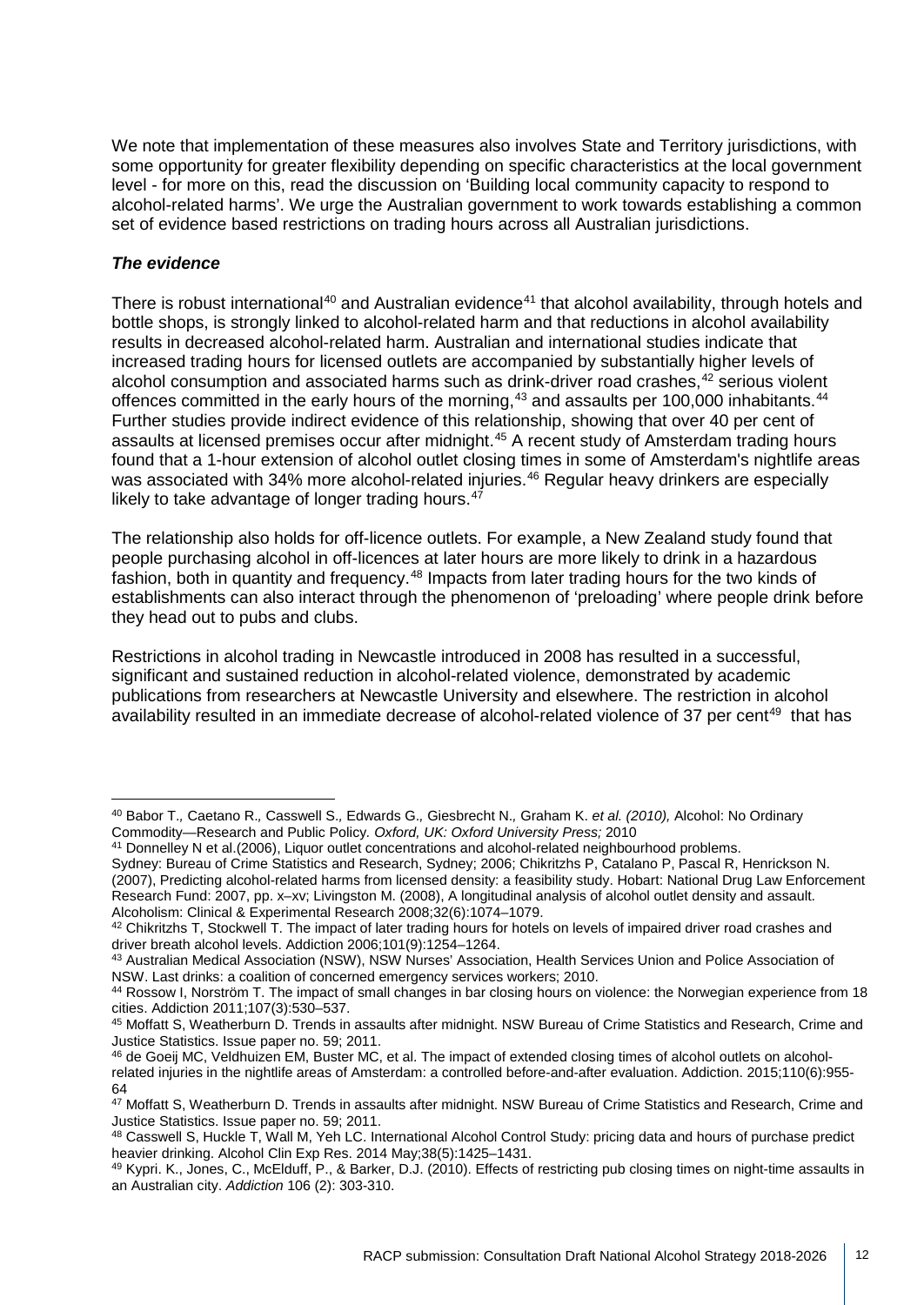been sustained with a decrease of alcohol-related assaults by 21 per cent five years after the introduction of the Newcastle conditions<sup>50</sup>.

A recent systematic review of literature over 10 years which identified 21 relevant studies including 7 from Australia concluded that reducing the hours during which on-premise alcohol outlets can sell alcohol late at night can substantially reduce rates of violence.<sup>[51](#page-12-1)</sup>

### 4. **Outlet density regulation**

The RACP supports the inclusion of **density of existing alcohol trading outlets as a key consideration** in the decision-making process for approving or denying an application for a new alcohol outlet. Therefore, we express our support for the following recommendations in the Consultation Draft which either relate to or specifically endorse policies to allow for consideration of existing outlet density in licensing applications:

- Supporting licensing decision making to achieve outcomes that **contribute to reducing or minimising alcohol-related harm and ill-health** (Priority 1, Objective 2, point 7)
- **Licensing procedures** that consider outlet density, trading hours, impact on amenity, and related risks and harms, **drawing on local evidence and local community concerns** (Priority 2, Objective 1, point 2)

We note that implementation of these measures involves State and Territory governments, which will need to enact changes to allow local governments within their jurisdiction the ability to take account of outlet density in their licensing decision making.

## *The evidence*

There is a large body of evidence linking the density of licensed outlets with various alcohol related harms<sup>[52](#page-12-2)</sup> and harmful behaviour including teenage binge drinking,<sup>[53](#page-12-3)</sup> illegal underage purchasing of alcohol,<sup>[54](#page-12-4)</sup> secondary supply of alcohol to adolescents;<sup>[55](#page-12-5)</sup> and alcohol related violence<sup>56</sup>. Recent rigorous evidence from the UK based on 5 years of a record-linked database (covering 22 local authorities including hospital admissions data) confirms that hospital admissions and violent crime

<span id="page-12-0"></span><sup>50</sup> Kypri, K., McElduff, P. & Miller, P. (2014). Restrictions in pub closing times and lockouts in Newcastle, Australia five years on. *Drug and Alcohol Review* 33(3): 323–6.

<span id="page-12-1"></span><sup>51</sup> Wilkinson C, Livingston M, Room R. Impacts of changes to trading hours of liquor licences on alcohol-related harm: a systematic review 2005-2015. Public Health Res Pract. 2016 30;26(4).

<span id="page-12-2"></span><sup>&</sup>lt;sup>52</sup> Donnelley N et al. Liquor outlet concentrations and alcohol-related neighbourhood problems. Sydney: Bureau of Crime Statistics and Research, Sydney; 2006; Chikritzhs P, Catalano P, Pascal R, Henrickson N. Predicting alcohol-related harms from licensed density: a feasibility study. Hobart: National Drug Law Enforcement Research Fund: 2007, pp. x-xv; Gruenewald P. Ecological models of alcohol outlets and violent assaults: crime potentials and geospatial analysis. Addiction 2006;101(5):666–677

<span id="page-12-3"></span><sup>53</sup> Livingston AM, Laslett AM, Dietze P. Individual and community correlates of young people's

high-risk drinking in Victoria, Australia. Drug Alcohol Depend. 2008 Dec;98(3):241–248; McKetin R, Livingston M, Chalmers J, Bright D. The role of off-licence outlets in binge drinking: a survey of drinking practices last Saturday night among young adults in Australia. Drug and Alcohol Review 2014;33(1):51–58[. http://dx.doi.org/10.1111/dar.12073;](http://dx.doi.org/10.1111/dar.12073) Rowland B et al. Associations between alcohol outlet densities and adolescent alcohol consumption: a study in Australian students. Addictive Behaviors 2014;39(1):282-288[. http://dx.doi.org/10.1016/j.addbeh.2013.10.001;](http://dx.doi.org/10.1016/j.addbeh.2013.10.001) Huckle T et al. Density of alcohol outlets and teenage drinking: living in an alcogenic environment is associated with higher consumption in a metropolitan setting. Addiction 2008 Oct;103(10):1614–1621

<span id="page-12-4"></span><sup>54</sup> Rowland B, Toumbourou JW, Livingston M. The association of alcohol outlet density with illegal underage adolescent purchasing of alcohol. Journal of Adolescent Health 2015;56(2):146–152.

http://dx.doi.org/10.1016/j.jadohealth.2014.08.005.

<span id="page-12-5"></span><sup>55</sup> Rowland B, Toumbourou JW, Satyen L, Livingston M, Williams J. The relationship between the density of alcohol outlets and parental supply of alcohol to adolescents. Addictive Behaviors 2014;39(12):1898–1903. http://dx.doi.org/10.1016/j.addbeh.2014.07.025.

<span id="page-12-6"></span><sup>56</sup>Gruenewald P. Ecological models of alcohol outlets and violent assaults: crime potentials and geospatial analysis. Addiction 2006;101(5):666–677; Livingston M. A longitudinal analysis of alcohol outlet density and assault. Alcoholism: Clinical & Experimental Research 2008;32(6):1074–1079.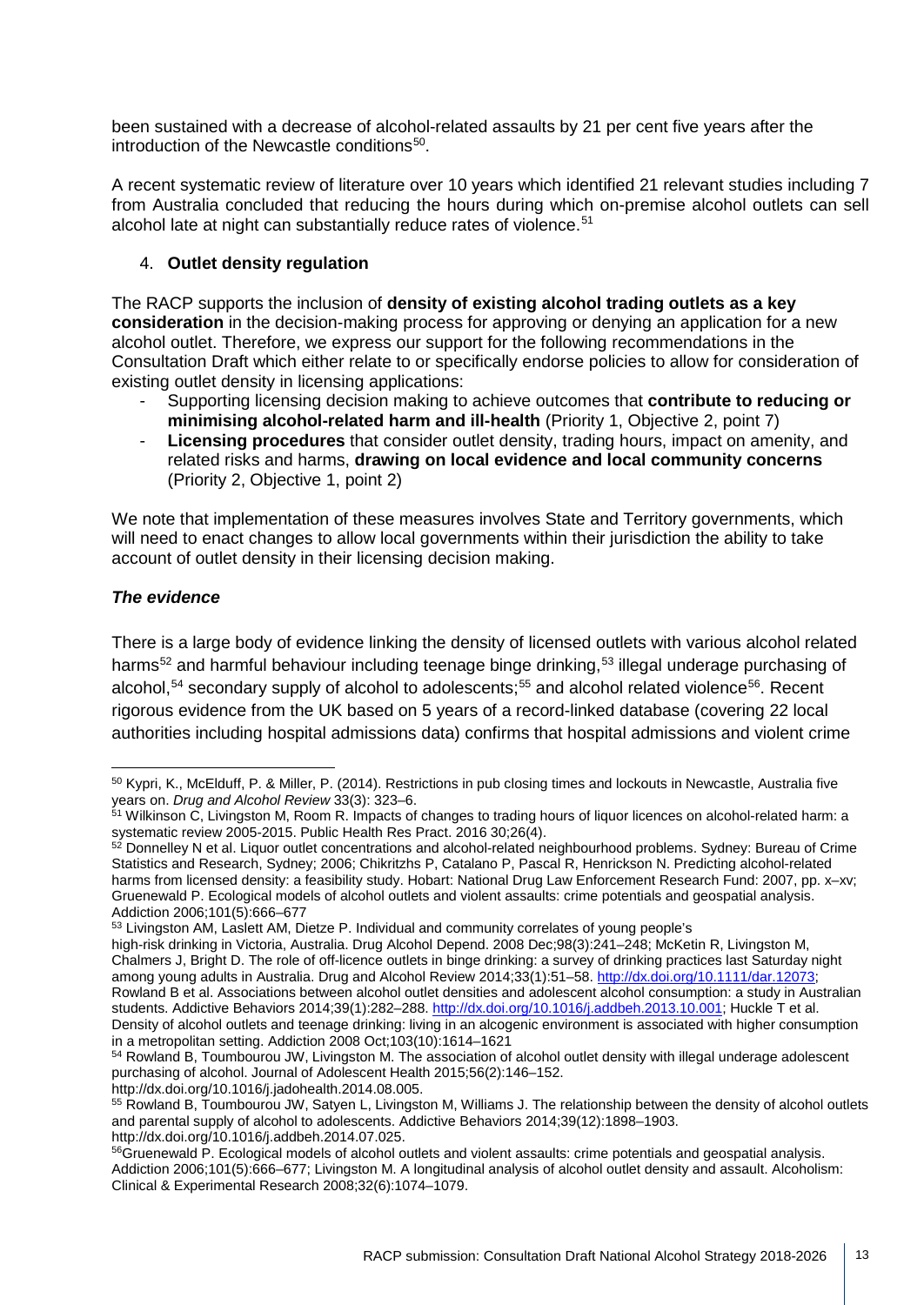track changes in outlet density.<sup>[57](#page-13-0)</sup> Moreover, outlet density can reinforce the pricing impacts of alcohol and in particular, the consumption expanding impact of lower prices as studies have also found that higher outlet density is associated with increased pricing competition between outlets, including the discounting of alcohol products.<sup>[58](#page-13-1)</sup>

Two main approaches for regulating outlet density have been adopted internationally. In the UK, local authorities can designate 'saturation zones' within licensing policies, meaning no new licensed premises are permitted in that area.<sup>[59](#page-13-2)</sup> Alternatively, cluster controls can be established, which prohibit new liquor licences if they are within a given distance from licensed premises of the same category. This approach has been adopted in the UK, Paris and New York.<sup>[60](#page-13-3)</sup>

## **5. Building local community capacity to respond to alcohol related harms**

The RACP supports the following recommendations in the Consultation Draft which either relate to or specifically endorse policies to allow and encourage local communities to respond to alcohol related harms flexibly, including by declaring 'dry' communities as appropriate. At the same time policymakers should continue to monitor the emerging research on the effectiveness of these local approaches and note their limitations and their pre-requisites for success including strong community support and leadership.

- Build the **capacity of local community stakeholders** to identify and respond to prevent harm (Priority 1, Objective 1, point 2)
- Support communities to **declare themselves as 'dry' communities** (Priority 1, Objective 1, point 3).

We note that high level implementation of these measures involves State and Territory governments which would need to enact changes to allow local governments within their jurisdiction the ability to more flexibly customise alcohol licensing conditions. However, implementation of customised restrictions should then be at the discretion of respective local governments.

## *The evidence*

The research on Alcohol Management Plans (AMPs) in Queensland provides important lessons on the opportunities and limitations of more locally flexible approaches for addressing alcohol related harms. A review of studies on the effectiveness of AMPs concluded that, while the evidence was still limited, if the AMPs were locally driven and owned the outcomes were stronger and more sustainable. <sup>[61](#page-13-4)</sup> The weaknesses of AMPs were most evident where their coverage had been narrowed to address primarily supply issues without complementary demand and harm-reduction

<span id="page-13-3"></span><span id="page-13-2"></span><sup>60</sup> Code de La Sante Publique Article L3335-1 and L3335-2.

<sup>&</sup>lt;sup>57</sup> Fone D, Morgan J, Fry R, et al. Change in alcohol outlet density and alcohol-related harm to population health

<span id="page-13-1"></span><span id="page-13-0"></span><sup>(</sup>CHALICE): a comprehensive record-linked database study in Wales. 2016.<br><sup>58</sup> Cameron M et al. The impacts of liquor outlets in Manukai City. Research Report No. 3. Wellington: Alcohol Advisory Council of New Zealand; Treno AJ, Ponicki WR, Stockwell T, et al. Alcohol outlet densities and alcohol price: the British Columbia experiment in the partial privatization of alcohol sales off-premise. Alcohol Clin Exp Res. 2013;37(5):854-9. 59 Hadfield P, Measham F. A review of nightlife and crime in England and Wales. In P Hadfield (ed.). Nightlife and crime: social order and governance in international perspective. New York: Oxford University Press; 2009.

<span id="page-13-4"></span><sup>61</sup> Smith K et al. Alcohol management plans and related alcohol reforms. Indigenous Justice Clearinghouse. Brief 16; October 2013.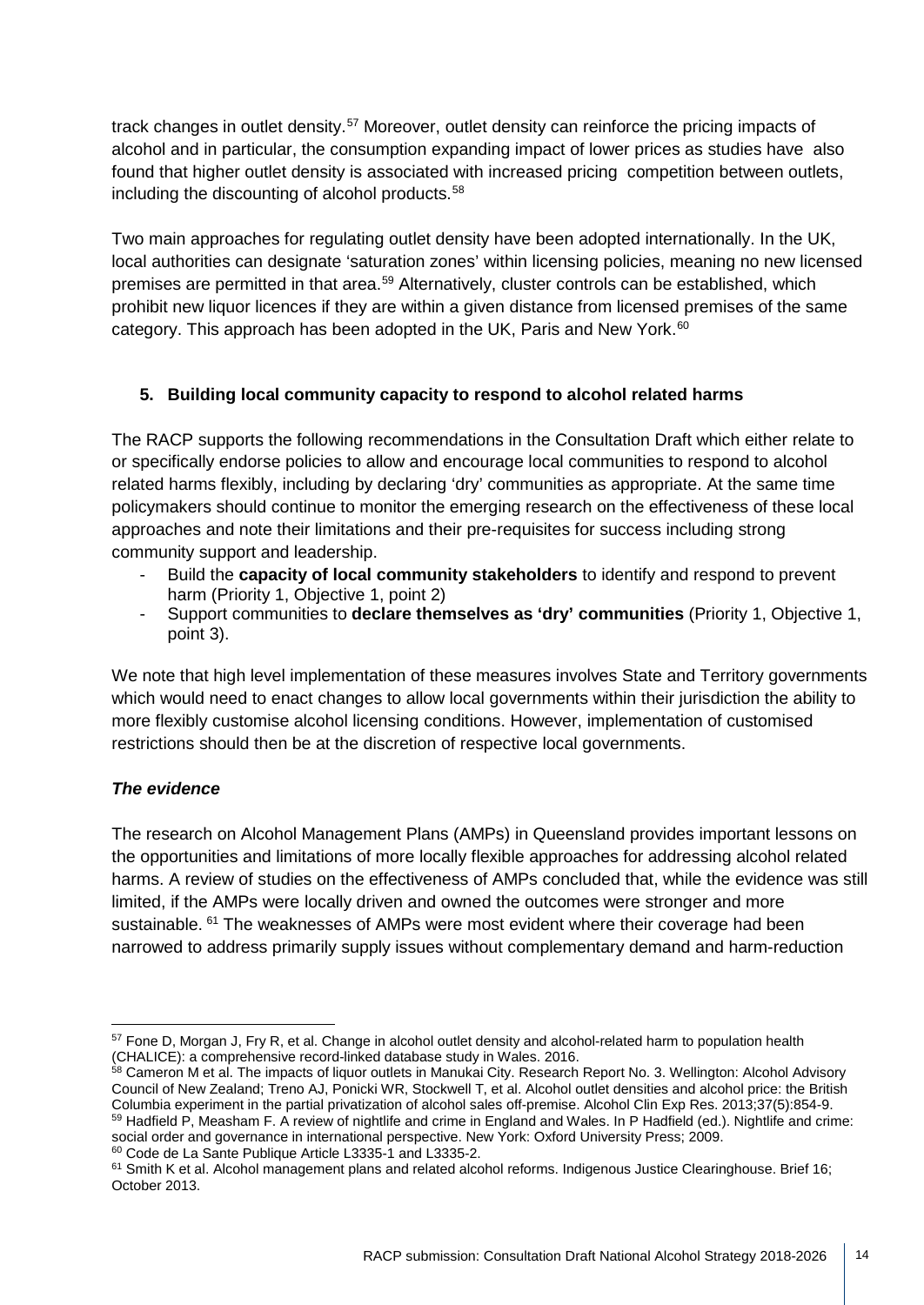measures; where there had been a lack of clarity in the roles and responsibilities of communities and governments; and where there was a lack of support in nurturing local community leadership.<sup>[62](#page-14-0)</sup>

The most recent (2017) evaluation of AMPs in Queensland points to more mixed results:<sup>[63](#page-14-1)</sup>

- Slim majorities agreed that: AMPs reduced violence, made the community a better place to live and made children safer.
- Larger majorities agreed that: school attendance improved and awareness of alcohol's harms increased.
- However community opinion was equivocal about improved personal safety and reduced violence against women.
- Negative assessments of AMPs which commanded majority support were that alcohol availability was not reduced, drinking was not reduced, cannabis use increased, there was more binge drinking, greater discrimination was experienced along with increased fines, convictions and criminal records for breaching restrictions.
- Participants were also equivocal that police could enforce restrictions effectively.
- Longer-term ( $\geq 6$  years) residents more likely agreed that violence against women had reduced and that personal safety had improved but also that criminalization and binge drinking had increased. Younger people disagreed that their community was a better place to live and strongly agreed about increased discrimination resulting from AMPs.

### **6. Single national advertising code covering content and placement with statutory penalties for breach and an end to alcohol sponsorship of sporting events**

Subject to some amendments including adding a recommendation for an explicit ban on all alcohol sponsorship of sporting events, the RACP supports the following recommendations in the Consultation Draft which aim to minimise the exposure of children and young people to alcohol advertising:

- Align a single **national advertising code** which covers placement and content across all media which provides consistent protection of exposure to minors regardless of programming (Priority 2, Objective 3, point 1)
- Implement regulatory measures to **reduce alcohol advertising exposure to young people** (including in sport and online) (Priority 2, Objective 3, point 2)
- Effective **controls on alcohol promotion** to protect at-risk groups including youth and dependent drinkers (Priority 2, Objective 3, point 4)

Our main caveat is that the recommendations should be more explicit in outlining the restrictions and penalties applicable to alcohol advertising. In particular the introduction of a single national advertising code covering placement and content across all media should be backed up by the introduction of statutory penalties for individuals and entities found to be in breach of this code. It needs to be made clearer that this national system should involve the dismantling of the current system of self-regulation and self-regulatory bodies which is clearly not working and that there should be no alcohol industry representation or participation in the regulatory body that determines whether there has been a breach of the new advertising code. In addition, we propose the recommendation should

<span id="page-14-0"></span><sup>62</sup> Smith K et al. Alcohol management plans and related alcohol reforms. Indigenous Justice Clearinghouse. Brief 16; October 2013.

<span id="page-14-1"></span><sup>63</sup> Clough AR, Margolis SA, Miller A, et al. Alcohol management plans in Aboriginal and Torres Strait Islander (Indigenous) Australian communities in Queensland: community residents have experienced favourable impacts but also suffered unfavourable ones. BMC Public Health. 2017 10;17(1):55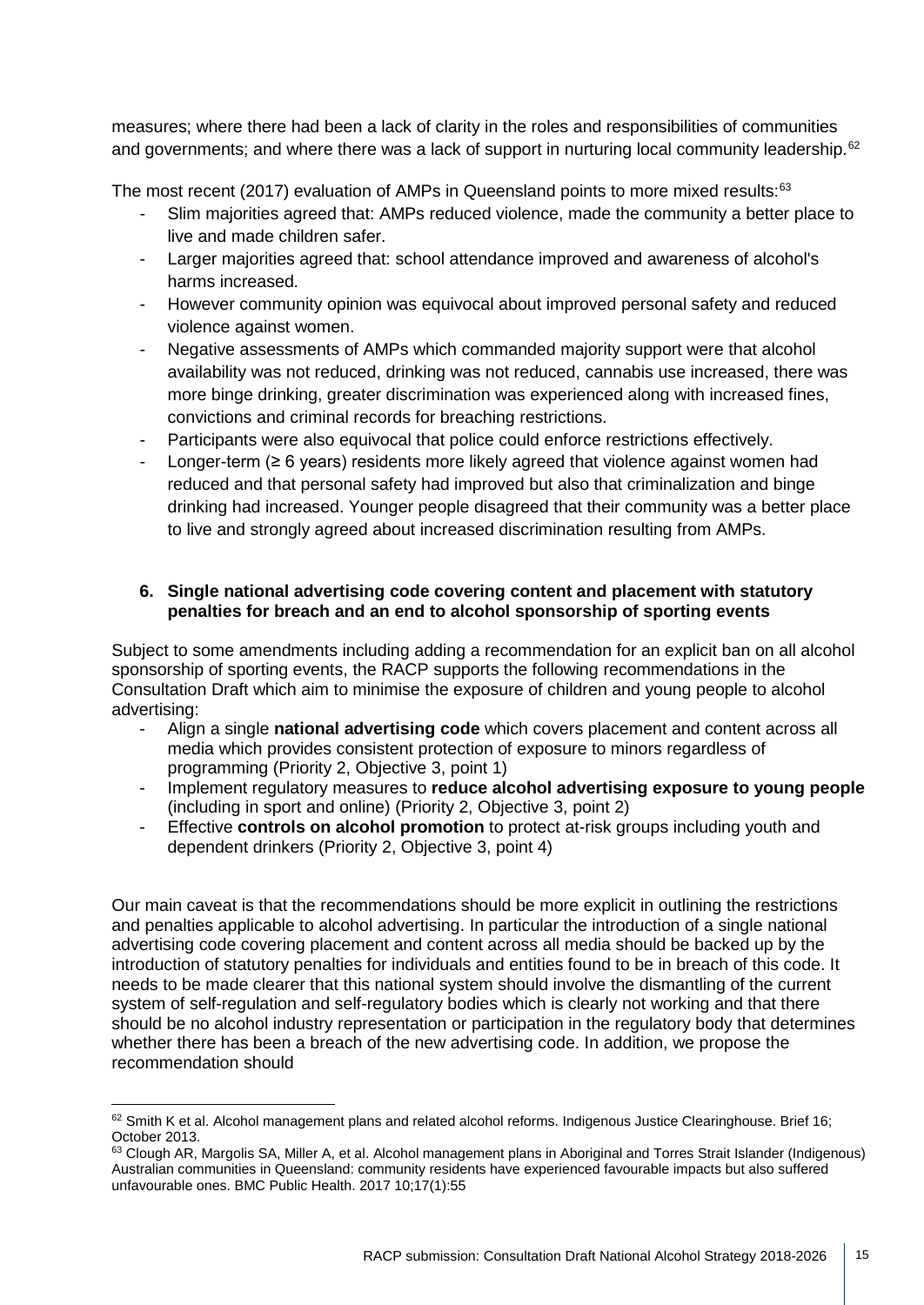- state that sponsorship of sporting events by the alcohol industry should be prohibited and
- the loophole in the commercial television industry code registered by the Australian Communications and Media Authority (ACMA) currently allowing broadcast of alcohol advertising during sports programs in children's viewing hours at the weekends and public holidays should be closed.

These measures would be important first steps towards a model of alcohol advertising regulations which would phase out all alcohol promotions to young people.

#### *The evidence*

The significant expenditure on advertising in Australia demonstrates that alcohol companies clearly recognise its influence in promoting consumption and driving sales. A recent systematic review has found conclusive evidence of positive associations between exposure to alcohol sports sponsorship and self-reported alcohol consumption $64$ , while a recent study which examined the association between alcohol advertising restrictions and the prevalence of hazardous drinking (defined based on a measure used by the World Health Organization) among people aged 50-64 in 16 European countries found that even after adjusting for confounding factors there was a positive association between less regulated alcohol advertising and hazardous drinking rates, even among this older age group. [65](#page-15-1)

There is a particularly strong evidence base that exposure of young people to alcohol advertising encourages early initiation into alcohol use<sup>66</sup>. It also puts young people at greater risk of engaging in harmful and risky levels of alcohol consumption $67$  and of developing long term alcohol use disorders.[68](#page-15-4) The most recent estimate of the impact of alcohol advertising on increasing drinking using Australian data found that for every increase of 1000 Targeted Rating Points (a measure of television advertising exposure) the odds of an adolescent drinking in the past month increased by approximately 10%, while the odds of an adolescent engaging in past-week risky drinking increased by 16%.<sup>[69](#page-15-5)</sup>

Current Australian regulations at the national level on alcohol advertising rely heavily on selfregulation in respect of both content and placement of advertising, and there is a lack of legally enforceable sanctions for instances when regulation breaches occur. At the national level, alcohol advertising content is predominantly regulated through the Alcohol Beverages Advertising (and Packaging) Code (ABAC). This code is operated by a management committee that comprises members of the alcohol industry, together with a government representative, but has no representation from the medical or public health sectors. As it is a voluntary scheme, it is not underpinned by legislation and therefore there are no statutory penalties for infringing the ABAC. Regulation of the placements of alcohol advertising (i.e. when and where such advertising is placed) on free to air television is done primarily through the Children's Television Standards of the

<span id="page-15-0"></span><sup>64</sup> Brown K. Association Between Alcohol Sports Sponsorship and Consumption: A Systematic Review. Alcohol Alcohol. 2016;51(6):747-755.

<span id="page-15-1"></span><sup>65</sup> Bosque-Prous M, Espelt A, Guitart AM, et al. Association between stricter alcohol advertising regulations and lower hazardous drinking across European countries. Addiction. 2014 Oct;109(10):1634-43.

<span id="page-15-2"></span><sup>&</sup>lt;sup>66</sup> Wyllie A., Zhang J. F., Casswell S. Responses to televised alcohol advertisements associated with drinking behaviour of 10–17-year-olds. Addiction 1998; 93: 361–71; Jernigan, D., Noel, J., Landon, J., Thornton, N., and Lobstein, T. (2017) Alcohol marketing and youth alcohol consumption: a systematic review of longitudinal studies published since 2008. Addiction, 112: 7–20.

<span id="page-15-3"></span><sup>&</sup>lt;sup>67</sup> Wyllie A., Zhang J. F., Casswell S. Responses to televised alcohol advertisements associated with drinking behaviour of 10–17-year-olds. Addiction 1998; 93: 361–71; Jernigan, D., Noel, J., Landon, J., Thornton, N., and Lobstein, T. (2017) Alcohol marketing and youth alcohol consumption: a systematic review of longitudinal studies published since 2008. Addiction, 112: 7–20.

<span id="page-15-4"></span><sup>68</sup> Grenard JL, Dent CW, Stacy AW. Exposure to Alcohol Advertisements and Teenage Alcohol-Related Problems. Pediatrics. 2013;131(2):e369-e379. doi:10.1542/peds.2012-1480.

<span id="page-15-5"></span><sup>69</sup> White, V., Azar, D., Faulkner, A., Coomber, K., Durkin, S., Livingston, M., Chikritzhs, T., Room, R., and Wakefield, M. (2017) Adolescents' exposure to paid alcohol advertising on television and their alcohol use: exploring associations during a 13-year period. Addiction, 112: 1742–1751.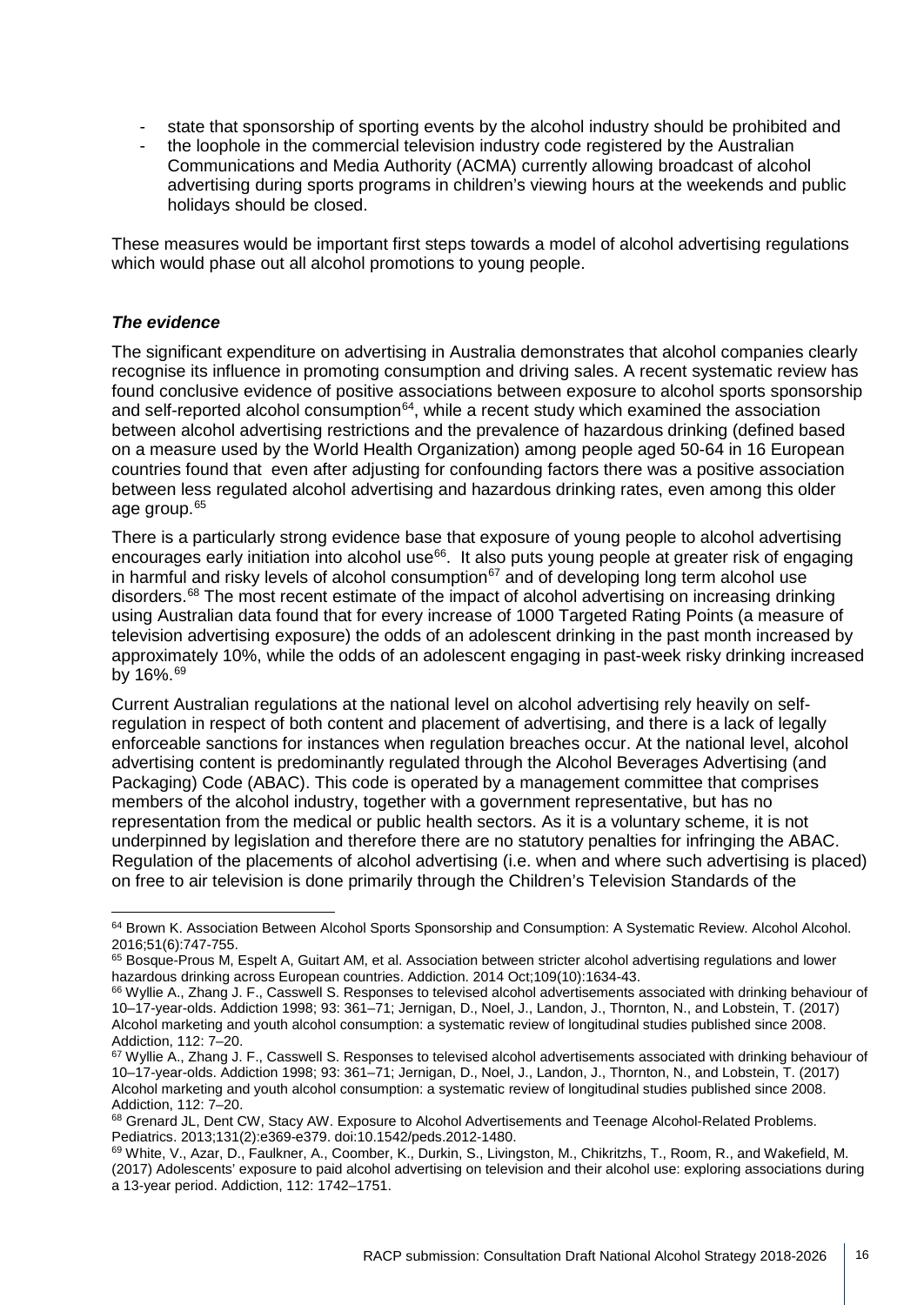Australian Communications and Media Authority (ACMA) and the Commercial Television Industry Code of Practice (CTICP), a co-regulatory industry code registered by ACMA. The broadcasting of alcohol advertising is restricted at certain times to ensure that children and adolescents are not exposed to alcohol advertising, however—incomprehensibly—there is a loophole that allows alcohol adverts to be broadcast during sports programs in children's viewing hours at the weekends and public holidays. It is a serious concern that the ACMA further relaxed these restrictions recently, widening their scope from sports broadcasts to sports programs.

Given the absence of a statutory 'bite' and despite CTICP having provisions around the timing of alcohol advertising on television, it is not surprising but very concerning that young people, including adolescents, are exposed to almost the same level of alcohol advertising as the rest of the population.[70](#page-16-0) For instance, a study of 2,810 alcohol advertisements aired on Australian television over two months found that 50 per cent appeared during viewing times when children were regularly watching.<sup>[71](#page-16-1)</sup> While a more recent study of Australian adolescents' exposure to television alcohol advertisements found that their exposure has fallen over between 1999 and 2011, it is theorised that this reduction may simply reflect the greater use of other advertising channels given the reduction in the use of television in alcohol advertising, as discussed previously. For instance, compared with 2016, there is an increase in the proportion of parents and guardians who believed their children under 18 were exposed to alcohol advertising while outside on the street (from 37% to 45%), at a licensed venue (from 35% to 42%) and on social media/internet (from 26% to 34%).<sup>[72](#page-16-2)</sup>

A study of the effectiveness of compliance and complaint procedures in industry self-regulation codes in the UK, Europe, US, Canada and Australia concluded that current alcohol industry marketing complaint processes were ineffective at removing potentially harmful content.<sup>[73](#page-16-3)</sup> For instance, this is reflected by the fact that 939 complaints were received by the Alcohol Advertising Review Board (the only independent advertising review body established in Australia so far, though also one that lacks statutory authority) over the five years of its operation since 2012.<sup>[74](#page-16-4)</sup> A third of these complaints related to sport, indicating there is significant community concern around the link between alcohol and sport. There is a clear failure by both industry and governments in Australia to regulate alcohol advertising to the extent that would be regarded as satisfactory by the public.

## **7. Investing in a quality, effective treatment system**

The RACP supports more adequate investments by governments at all levels including the Commonwealth in a quality and effective treatment system for people suffering from alcohol use disorders. This should include investing in enhancing the capacity of general practitioners to engagement in medical management of people with alcohol use disorders. Accordingly, we support the following recommendations in the Consultation Draft:

- The **entirety of the recommendations** of Priority 3 Objective 2
- Encourage **General Practitioners' engagement** in the Medical Management of People with Alcohol and Other Drug Disorders (Priority 3 Objective 1, point 5)

<span id="page-16-1"></span><sup>71</sup> Pettigrew S et al. The extent and nature of alcohol advertising on Australian television. Drug Alcohol Rev.

<span id="page-16-0"></span><sup>70</sup> Winter M, Donovan R, Fielder L. Exposure of children and adolescents to alcohol advertising on television in Australia. Journal of Studies on Alcohol and Drugs 2008;69(5):676–683; Fielder L, Donovan RJ, Ouschan R. Exposure of children and adolescents to alcohol advertising on Australian metropolitan free-to-air television. Addiction 2009 Jul;104(7):1157– 1165; Victorian Department of Human Services. Alcohol beverage advertising in mainstream Australian media 2005 to 2007:

expenditure and exposure. Report commissioned by the Commonwealth Department of Health; 2009.

<sup>2012;31(6):797–802.</sup>

<span id="page-16-2"></span><sup>72</sup> FARE Annual Alcohol Poll 2017

<span id="page-16-3"></span><sup>&</sup>lt;sup>73</sup> Noel, J. K., and Babor, T. F. (2017) Does industry self-regulation protect young people from exposure to alcohol marketing? A review of compliance and complaint studies. Addiction, 112: 51–56.

<span id="page-16-4"></span><sup>&</sup>lt;sup>74</sup> Alcohol Advertising Review Board (2017) It's not fair play: Why alcohol must leave sport.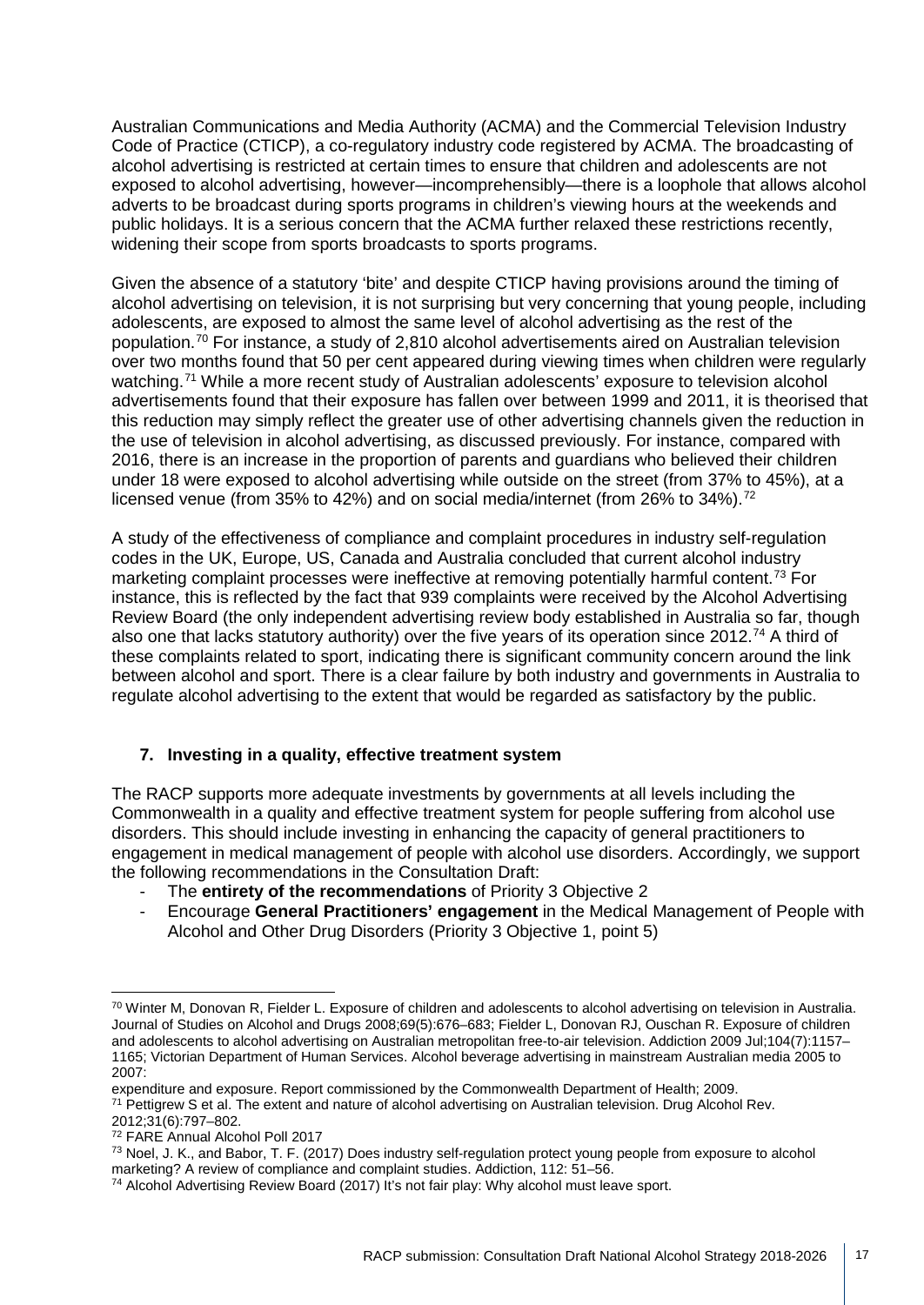- Improve the frequency and quality of **screening and opportunistic interventions** for risky alcohol consumption, including through promotion and training of the ASSIST-BI (Priority 3 Objective 1, point 6)

We note that governments at both the Commonwealth and State/Territory levels have an important role to play in committing to enhanced levels of investment required in alcohol treatment services.

### *The evidence*

The funding currently provided for alcohol and other drug treatment services is not commensurate with the needs of the population, particularly given that it is a good investment with one study estimating that for every \$1 invested in alcohol or drug (AOD) treatment, society gains \$7<sup>75</sup>due to:

- reduced consumption of alcohol and other drugs
- improved health status
- reduced criminal behaviour
- improved psychological wellbeing and
- improved community participation.

Approximately 200,000 people receive AOD treatment in any one year in Australia. At the same time, modelled projections of the unmet demand for AOD treatment (that is the number of people in any one year who need and would seek treatment) are conservatively estimated to be between 200,000 and 500,000 people over and above those in treatment in any one year.<sup>[76](#page-17-1)</sup> Breaking this unmet demand down by drug types, it is estimated that met demand rate is higher for 48%) compared to alcohol, which is at 27% (the met demand rate for all other drugs is 41%). Specifically, estimated met demand for alcohol treatment per annum is 92,780 people compared to 348,094 predicted demand[77](#page-17-2).

GPs have an important role to play in the management of people with alcohol and other drug use disorders. There are an estimated 826,000 GP encounters a year involving alcohol or other drug use disorders (excluding encounters involving opioid pharmacotherapy which covered by a separate database) and 58% of these encounters or about 487,000 encounters a year are alcohol use disorders. [78](#page-17-3)

Qualitative analysis based on surveys of stakeholders in the healthcare system have identified the following groups as having particularly high unmet demand for AOD treatment: [79](#page-17-4)

- Young people
- Families and carers with children
- Offenders and prisoners
- Individuals with comorbid AOD and mental health problems
- Aboriginal and Torres Strait Islander (ATSI) people
- Culturally and linguistically diverse (CALD) people.

### **8. Implementation of the National FASD Strategic Action Plan**

<span id="page-17-0"></span><sup>75</sup> Ettner, S., Huang, D., Evans, E., et al. (2006). Benefit-cost in the California treatment outcome project: does substance abuse treatment "pay for itself"? Health Services Research, 41(1), 192-213.

<span id="page-17-1"></span> $76$  Ritter A, Berends L, Chalmers J, et al. New Horizons: The review of alcohol and other drug treatment services in Australia

<span id="page-17-2"></span> $77$  Ritter A, Berends L, Chalmers J, et al. New Horizons: The review of alcohol and other drug treatment services in Australia

<span id="page-17-3"></span><sup>78</sup> Ritter A, Berends L, Chalmers J, et al. New Horizons: The review of alcohol and other drug treatment services in Australia

<span id="page-17-4"></span> $79$  Ritter A, Berends L, Chalmers J, et al. New Horizons: The review of alcohol and other drug treatment services in Australia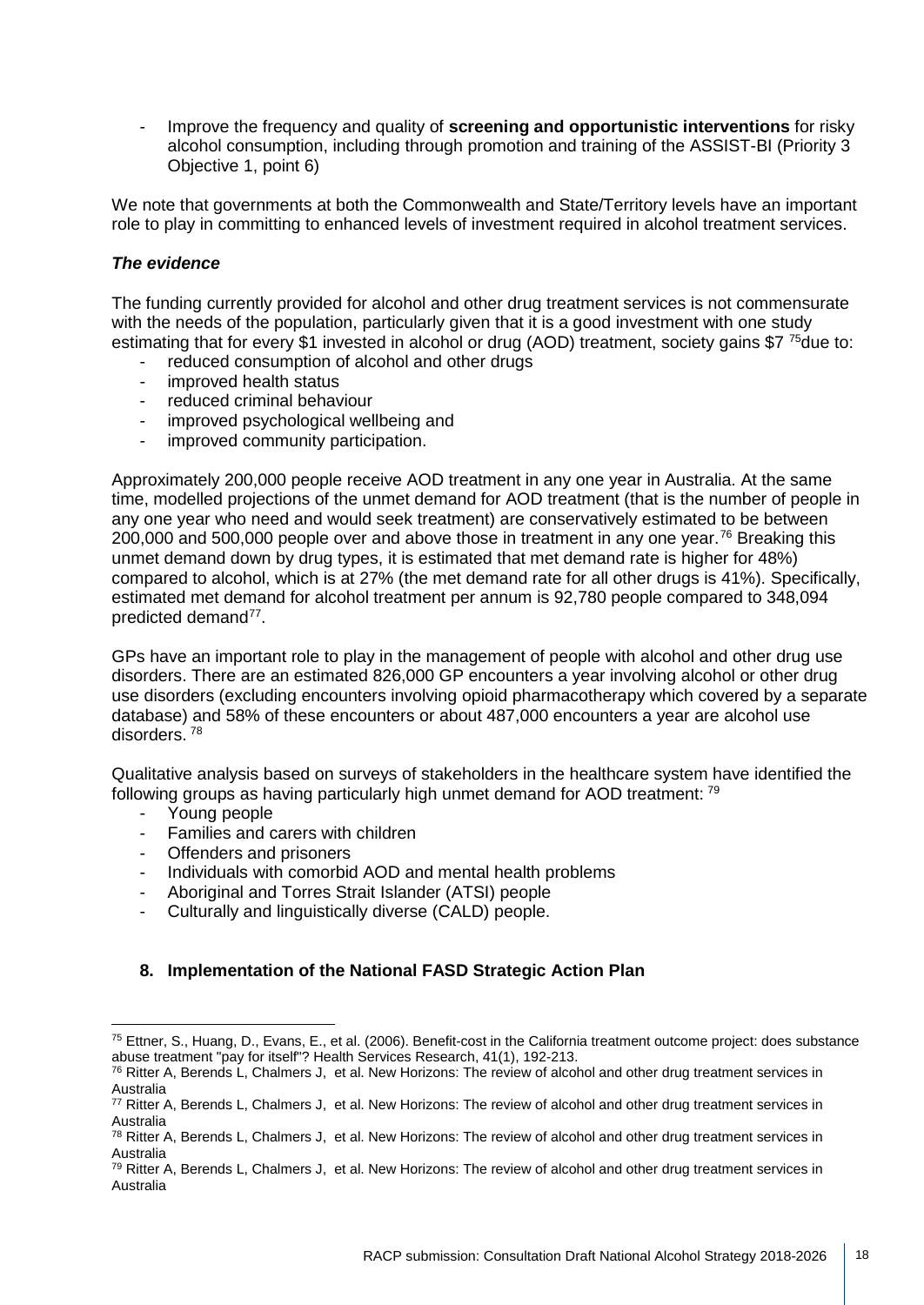The RACP supports the implementation of the National FASD Strategic Action Plan, which is currently being developed, and other interventions to **improve detection and prevention of FASD** as set out in the entirety of the recommendations of the Consultation Draft under Priority 3, Objective 3. The Commonwealth government needs to advance this Strategic Action Plan as a priority in cooperation with State and Territory governments where appropriate.

### *The evidence*

Australia lacks standardised data and recording of alcohol consumption during pregnancy and on the diagnosis and recording of people with FAS and FASD, but the available consumption statistics and epidemiological data on FASD prevalence from comparable countries suggest that FASD prevalence is higher than previously thought in Australia.<sup>[80](#page-18-0)</sup> There are, however, significant disparities between the states and territories and between different populations in FAS and FASD rates with some communities having particularly high rates. For instance, the incidence of full and partial FAS may be as high as 12 per cent in some high-risk Aboriginal and Torres Strait Islander communities<sup>81</sup>, which is amongst the highest in the world.

No safe low level of alcohol consumption during pregnancy has been established. The 2009 National Health and Medical Research Council (NHMRC) guidelines on alcohol consumption<sup>[82](#page-18-2)</sup> state that, for women who are pregnant or planning a pregnancy, not drinking is the safest option. Yet it has been estimated that at least 38% of Australian women continue to drink while pregnant.<sup>[83](#page-18-3)</sup>

It is very probable that there is substantial under-diagnosis of FASD because of the lack of awareness by clinicians<sup>[84](#page-18-4)</sup> and their fear of stigmatising children and families. Late diagnosis of FASD is of concern because delay in diagnosis and provision of appropriate health and educational interventions increase the risk of adverse secondary outcomes.[85](#page-18-5) One of the many barriers to better diagnosis of FASD in the population is the limited number of specially trained health professionals and specialist diagnostic clinics for FASD. Assessment and diagnostic guidelines developed internationally for FASD recommend the use of multidisciplinary teams of specially trained professionals who also take responsibility for training other health professionals.<sup>[86](#page-18-6)</sup> Service models can be adapted depending on the circumstances, for example supplementing assessment services with telemedicine in rural and remote communities. Services should be underpinned by the use of standardised, nationally agreed diagnostic criteria for FASD and protocols for assessment.

<span id="page-18-3"></span>83 O'Keeffe. L., Kearney. P., McCarthy. F. (2015) Prevalence and predictors of alchohol use during pregnancy: findings from international multicentre cohort studies. BMJ Open 2015;5:e006323 doi:10.1136/bmjopen-2014-006323.

<span id="page-18-0"></span><sup>80</sup> Burns, L., Breen, C., Bower, C. et al. (2013). Counting fetal alcohol spectrum disorder in Australia: the evidence and the challenges. Drug Alcohol Rev. 2013 Sep 32 (5):461-7. Doi: 10.1111/dar.12047. Epub 2013 Apr. 25. Review. PMID: 2361743

<span id="page-18-1"></span><sup>81</sup> Harris K, Bucens I. Prevalence of Fetal Alcohol Syndrome in the Top End of the Northern Territory. Journal of Paediatrics and Child Health 2003;39(7):528–533.

<span id="page-18-2"></span><sup>82</sup> National Health and Medical Research Council. Australian guidelines to reduce health risks from drinking alcohol. Canberra: Commonwealth of Australia; February 2009.

<span id="page-18-4"></span><sup>&</sup>lt;sup>84</sup> Elliott EJ et al. Fetal alcohol syndrome: a prospective national surveillance study. Archives of Disease in Childhood 2008;93(9):732–737; Pyett P. Fetal Alcohol Syndrome: a literature review for the 'Healthy pregnancies, healthy babies for Koori communities' report. Melbourne: Victoria Department of Human Services, Premier's Drug Prevention Council, 2007; Elliott EJ, Coleman K, Suebwongpat A, Norris S. Fetal Alcohol Spectrum Disorders (FASD): systematic reviews of prevention, diagnosis and management. HSAC Report 2008;1(9). Christchurch, New Zealand: University of Canterbury, Health Services Assessment Collaboration (HSAC).

<span id="page-18-5"></span><sup>85</sup> Yazdani P, Motz M, Koren G. Estimating the neurocognitive effects of an early intervention program for children with prenatal alcohol exposure. Canadian Journal of Clinical Pharmacology 2009;16(3):e453–e459.

<span id="page-18-6"></span><sup>86</sup> Peadon E, Fremantle E, Bower C, Elliott EJ. International survey of diagnostic services for children with Fetal Alcohol Spectrum Disorders. BMC Pediatr. 2008 April;8(12):1–8. doi: 10.1186/1471-2431-8-12.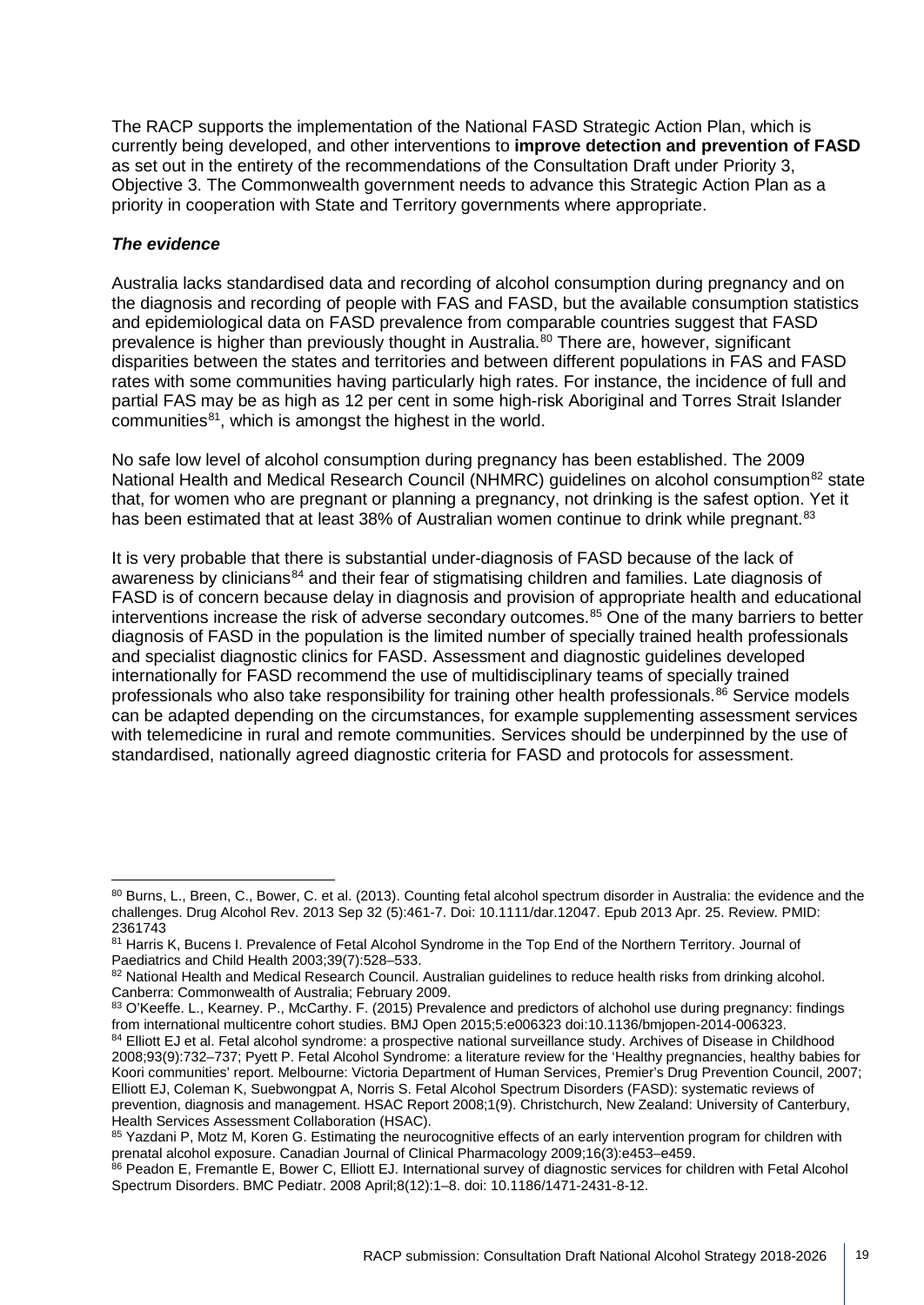### **9. Ignition interlocks for drink driving offenders**

The RACP supports the use of ignition interlocks for drink driving offenders. Therefore, we express our support for the following recommendations in the Consultation Draft which either relate to or specifically endorse policies to include more systematic use of ignition interlock schemes:

- Implement and evaluate **new approaches to deter drinking and driving** and other alcohol related anti-social behaviours, (eg. ignition interlocks) (Priority 1, Objective 1, point 4)
- Implement and evaluate the effectiveness of approaches to **change repeat drink-driver offending behaviours**, for example ignition interlocks, treatment programs (Priority 1, Objective 3, point 3)

We note that implementation of these measures belongs most strategically at the State and Territory levels but hope that a common approach can be adopted across all Australian jurisdictions.

### *The evidence*

Ignition interlock programs require people convicted of drink-driving offences to install an alcohol ignition interlock on their vehicle. This is a breath test device connected to the ignition of a vehicle to stop it from starting if the driver has been drinking alcohol. The intent of such programs is to enforce and specifically target a zero-alcohol limit on people identified as high-risk drinkers. Installation of ignition interlocks may be court ordered or voluntarily installed in exchange for benefits such as reduced licence disqualification/suspension periods. Some jurisdictions such as Western Australia<sup>[87](#page-19-0)</sup> have already adopted or are considering adopting ignition interlock programs. Subject to some caveats, ignition interlock devices have been found to be effective means of increasing compliance with licence suspension and reducing recidivism<sup>[88](#page-19-1)</sup>. In particular, one systematic review concluded that installation of ignition interlocks was associated consistently with large reductions in re-arrest rates for alcohol-impaired driving within both the earlier and later bodies of evidence but that following removal of interlocks, re-arrest rates reverted to levels similar to those for comparison groups. $89$  Alcohol-related crashes also decreased while interlocks are installed in vehicles.

One cost benefit analysis using Australian data suggests that installation of interlock devices in all newly registered vehicles in Australia could potentially pass a cost benefit analysis. <sup>[90](#page-19-3)</sup> While we are not advocating mandating the installation of such devices in new vehicles, the fact that such an extensive regulation could pass a cost benefit test suggests that its wider use specifically to target drink driving or repeat drink driving offenders would meet an even higher cost effectiveness threshold. The analysis estimated that up to 24 percent of all fatalities and up to 11 percent of all serious injuries could be saved in Australia per annum under this approach.

<span id="page-19-1"></span><span id="page-19-0"></span> $87$  https://www.transport.wa.gov.au/licensing/alcohol-interlock-scheme.asp<br> $88$  Loxley W et al. The prevention of substance use, risk and harm in Australia: a review of the evidence. Canberra: Australian Government Department of Health and Ageing; 2004. [http://espace.lis.curtin.edu.au/archive/00000284;](http://espace.lis.curtin.edu.au/archive/00000284) Babor T et al. Alcohol: no ordinary commodity. New York: World Health Organization and Oxford: Oxford University Press; 2003; Marques P, Tippetts A, Voas R. The alcohol interlock: an underutilized resource for predicting and controlling drunk drivers. Traffic Injury Prevention 2003;4(3):188–194; Marques P et al. Estimating driver risk using alcohol biomarkers, interlock blood alcohol concentration tests and psychometric assessments: initial descriptives. Addiction 2010;105(2):226– 239.

<span id="page-19-2"></span><sup>89</sup> Elder RW, Voas R, Beirness D, et al. Effectiveness of ignition interlocks for preventing alcohol-impaired driving and alcohol-related crashes: a Community Guide systematic review Am J Prev Med. 2011 ;40(3):362-76.

<span id="page-19-3"></span><sup>90</sup> Lahausse JA, Fildes BN. Cost-benefit analysis of an alcohol ignition interlock for installation in all newly registered vehicles. Traffic Inj Prev. 2009;10(6):528-37.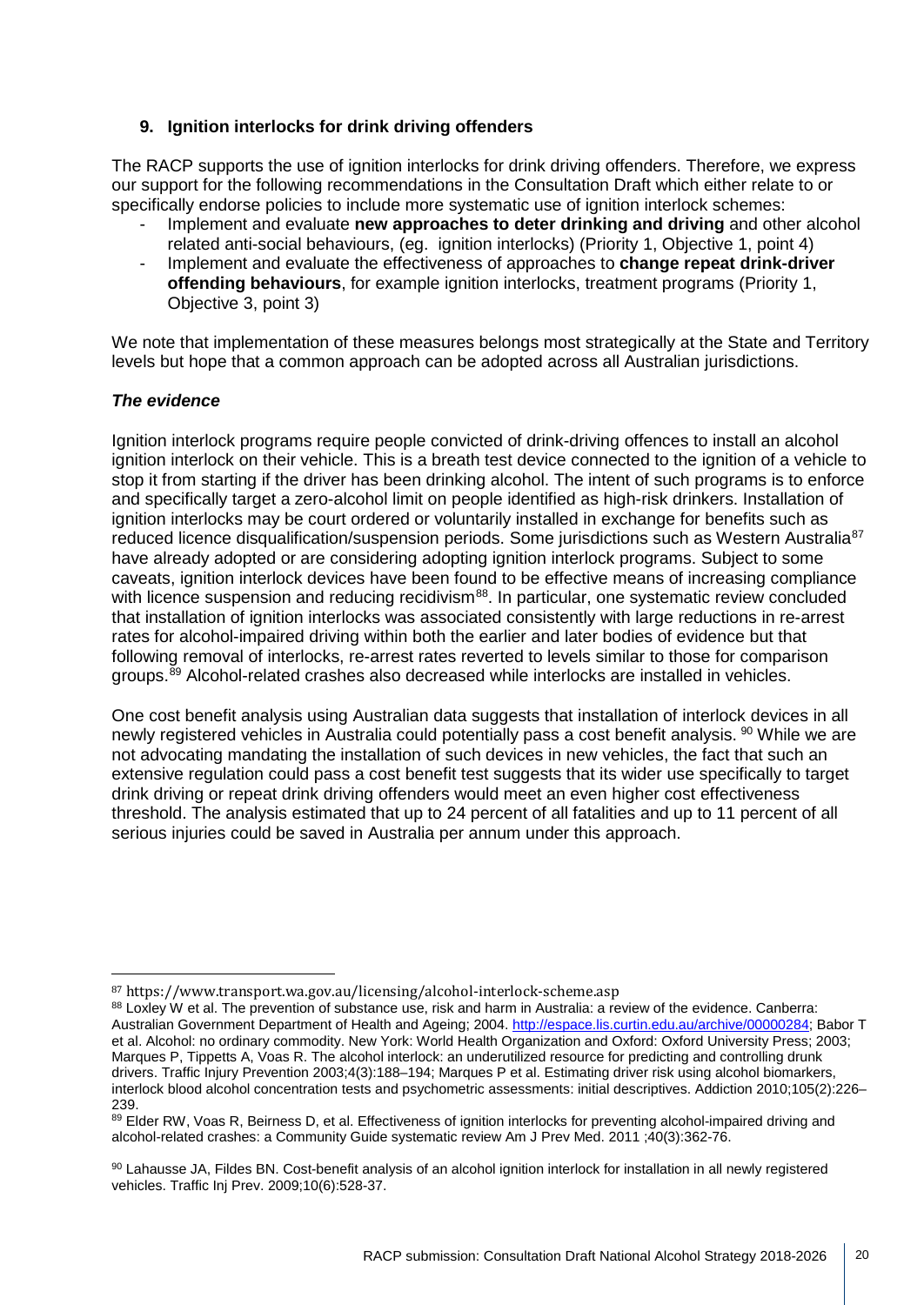### **10. Alcohol health warning labels**

The RACP supports the introduction of mandatory warning label requirements for alcoholic beverages, with specific guidelines on the placement, size, colour and text of the label so they are visible and recognisable; and a strict timeframe put in place for its comprehensive implementation. Therefore, we express our support for the following recommendation in the Consultation Draft

- Implement readable, impactful health-related **warning labels** (Priority 4, Objective 2, point 3)

We note that high level implementation of these measures belongs most strategically at the Commonwealth government level (e.g. through amending the Australia New Zealand Food Standards Code) but enforcement of mandatory labelling laws will then also require the support and enforcement of State and Territory governments.

### *The evidence*

Alcohol health warning labels have an important role to play in reducing alcohol-related harms as they promote health messages at point of sale and at point of consumption. A 2014 evaluation of the effectiveness of the industry labels found that only 38 per cent of all products carried a pregnancy health warning (either text or pictogram), and only 6 per cent of women had seen any messages on alcohol products and only 4 per cent had seen any pregnancy warning labels.<sup>[91](#page-20-0)</sup>

An immediate priority is requiring all alcohol products to be clearly labelled with warnings regarding the risks of alcohol consumption. Research shows that alcohol container warning labels have had some success in increasing awareness, reaching target audiences and, to a more limited extent, influencing individual behaviour.<sup>[92](#page-20-1)</sup> Possible labels may include the warning that alcohol 'may increase cancer risk' and 'can cause birth defects'.[93](#page-20-2) Studies on the effectiveness of health warning labels in the US have shown that their implementation has resulted in increased awareness of the health messages used on the labels.<sup>[94](#page-20-3)</sup> Awareness of the health warning labels was highest among groups deemed high risk, including young people and heavy drinkers. Recall was highest for the message regarding the risk of birth defects resulting from alcohol consumption during pregnancy.<sup>[95](#page-20-4)</sup> Exposure to labels was also found to stimulate conversations about the risks of alcohol consumption.[96](#page-20-5) Respondents also reported that they were less likely to have driven 'when they probably should not have'.<sup>[97](#page-20-6)</sup> According to an analysis of current evidence-based research on alcohol product labelling, the use of specific warning messages is more effective than the use of generic warning messages.[98](#page-20-7)

## **Summary and conclusions**

This Consultation Draft sets out a well-considered strategy for addressing alcohol-related harms with a sound logic. In particular we welcome the approach of identifying defined high-risk population

<span id="page-20-1"></span>surveys. In M Plant, E Single, T Stockwell (eds). Alcohol: minimising the harm. London: Free Association Books; 1997.

<span id="page-20-0"></span><sup>91</sup> Siggins Miller. Evaluation of the voluntary labelling initiative to place pregnancy warnings on alcohol products; 2014. 92 Greenfield TK. Warning labels: evidence on harm-reduction from long-term American

<span id="page-20-2"></span><sup>93</sup> Wilkinson C, Room R. Warnings on alcohol containers and advertisements: international experience and evidence on effects. Drug and Alcohol Rev. 2009;28(4):426-435.

<span id="page-20-3"></span><sup>94</sup> Stockwell TR. A review of research into the impacts of alcohol warning labels on attitudes and behaviour. British Columbia, Canada: Centre of Addictions Research of BC, University of Victoria; 2006.

<span id="page-20-4"></span><sup>95</sup> Stockwell TR. A review of research into the impacts of alcohol warning labels on attitudes and behaviour. British Columbia, Canada: Centre of Addictions Research of BC, University of Victoria; 2006.

<span id="page-20-5"></span><sup>96</sup> Stockwell TR. A review of research into the impacts of alcohol warning labels on attitudes and behaviour. British Columbia, Canada: Centre of Addictions Research of BC, University of Victoria; 2006.

<span id="page-20-6"></span><sup>97</sup> Stockwell TR. A review of research into the impacts of alcohol warning labels on attitudes and behaviour. British Columbia, Canada: Centre of Addictions Research of BC, University of Victoria; 2006.

<span id="page-20-7"></span><sup>98</sup> Wilkinson C, Room R. Warnings on alcohol containers and advertisements: international experience and evidence on effects. Drug and Alcohol Rev. 2009;28(4):433.